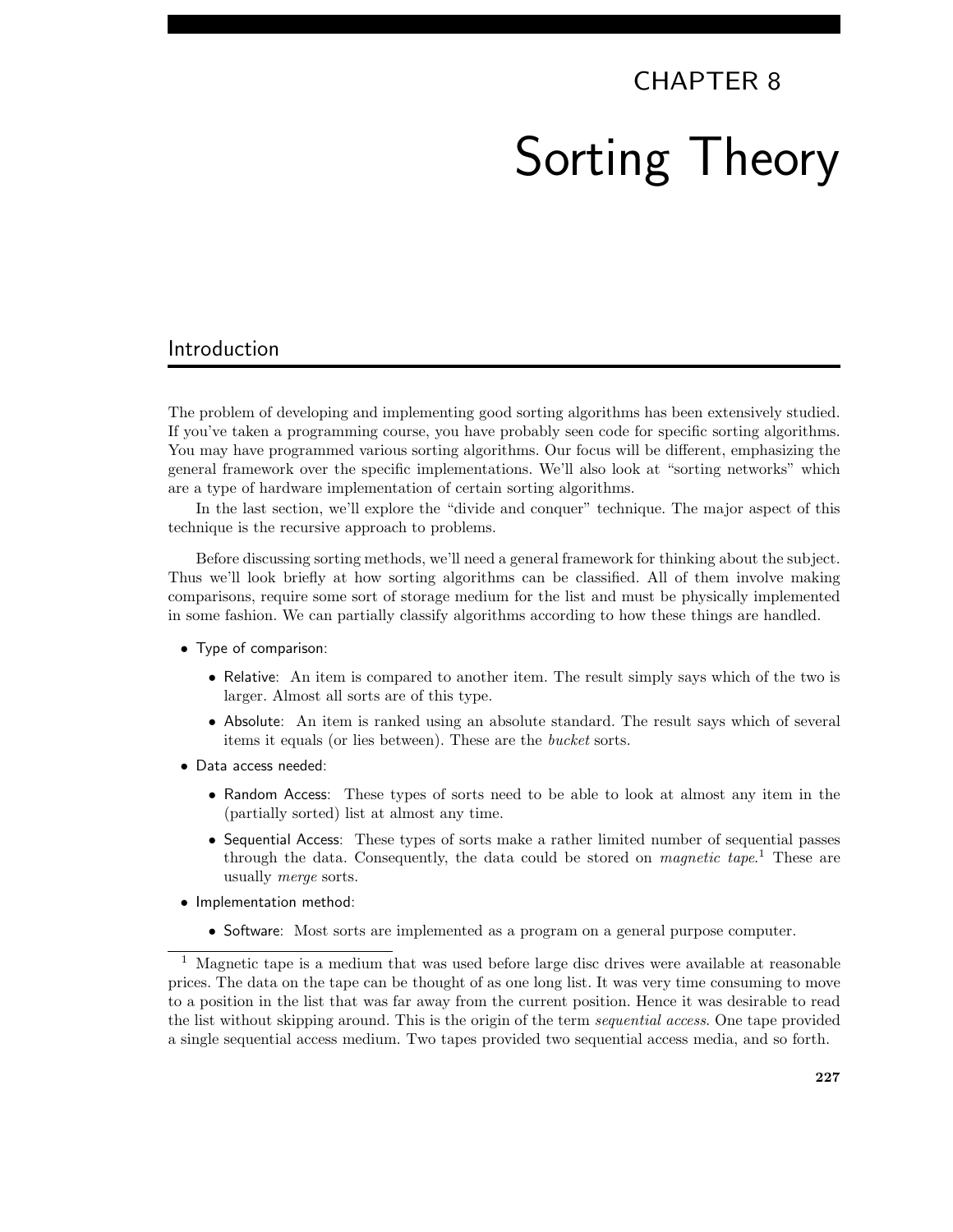#### 228 Chapter 8 Sorting Theory

• Hardware: Some sorts are implemented by hardware. Depending on how versatile the hardware is, it could be close to a software implementation. The least versatile (and also most common) hardware implementations are (a) the card sorters of a largely bygone era which are used to bucket sort punched cards and (b) sorting networks, which we'll study in Section 8.3.

# 8.1 Limits on Speed

Suppose someone comes to you with two sorting algorithms and asks you which is faster. How do you answer him? Unless he has actual code for a particular machine, you couldn't obtain actual times. However, since comparisons are the heart of sorting, we could ask: "How many comparisons does this algorithm make in the process of sorting?" We could then suggest that the algorithm that required less comparisons was the faster of the two. There are some factors that make this only a rough estimate:

- We did not include relocation overhead—somehow items must be repositioned to obtain the sorted list.
- We did not include miscellaneous overhead such as initialization and subroutine calls.

We will ignore such problems and just look at the number of comparisons. Even so, there are problems:

- Using the parallel processing capabilities of supercomputers or special purpose devices will throw time estimates off because more than one comparison can be done at a time. The amount of parallelism that is possible can vary from algorithm to algorithm.
- The number of comparisons needed may vary greatly, depending on the order of the items in the unsorted list.

We'll ignore these factors in the discussion, except for parallelism in sorting networks, where it is of major importance.

Besides all these problems with estimating running time, there is another problem: Running time is not the only standard that can be used to decide how good an algorithm is. Other important questions include

- How long will it take to get an error free program running?
- How much storage space will the algorithm require?

We'll ignore these issues and focus on running time.

Let  $C(n)$  be the number of comparisons that an algorithm requires to sort n items. "Foul!" cries a careful reader. "You pointed out that the time a sort takes depends on the original order of the list and now you're talking about this number  $C(n)$  as if that weren't the case." True. We should specify  $C(n)$  more carefully. It's reasonable to consider two measures of speed:

- Worst case:  $C(n) = \text{WC}(n)$ , the greatest number of comparisons the algorithm requires to sort  $n$  items. This is important where the results of a sort are needed quickly.
- Average:  $C(n) = AC(n)$ , the average number of comparisons the algorithm requires to sort n items. This is important when we are doing many sorts and want to minimize overall computer usage.

The average referred to here is the average over all  $n!$  possible orderings of the list. Obviously  $WC(n) > AC(n)$ . Our goal in this section is to motivate and prove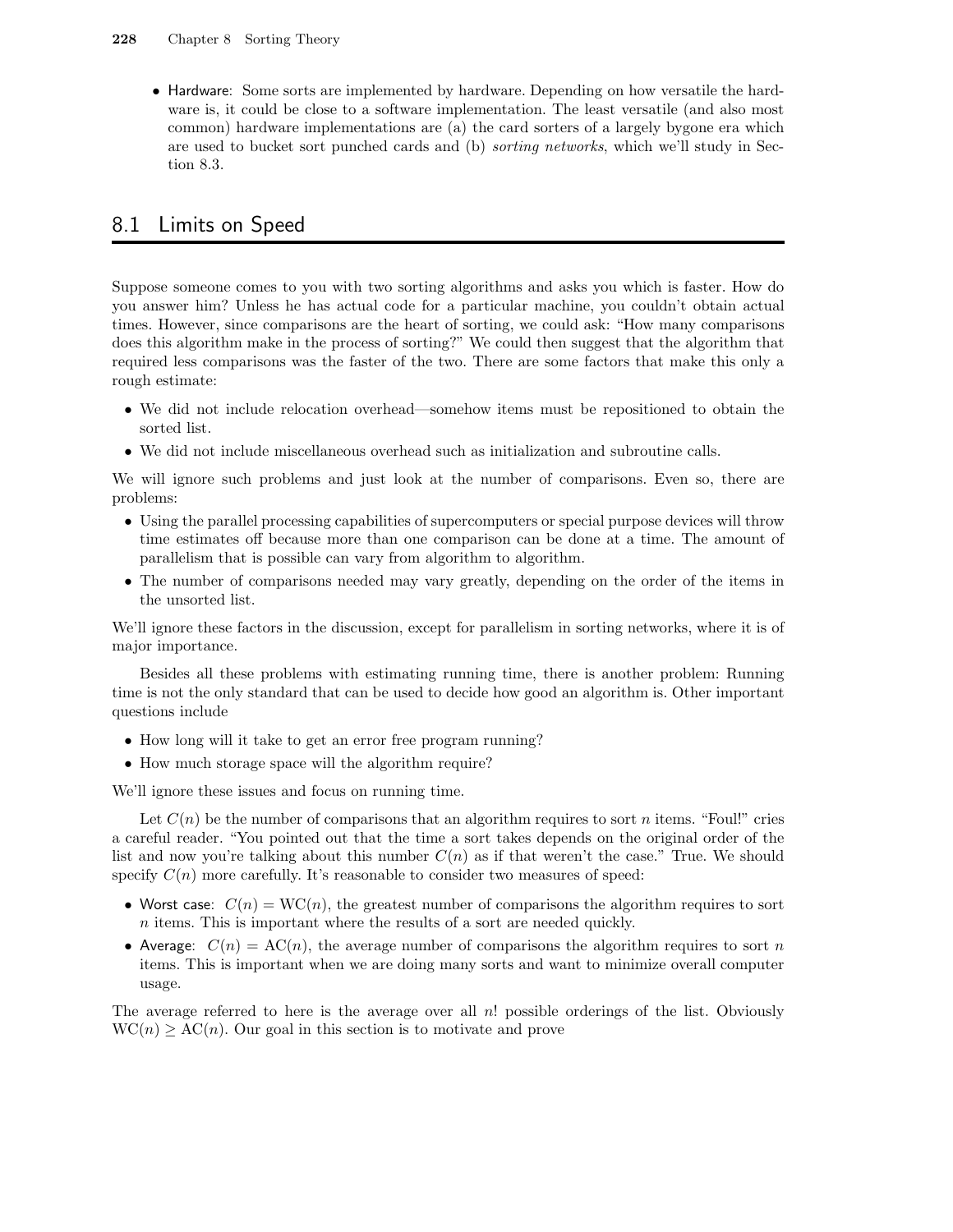Theorem 8.1 Lower Bound on Comparisons  $AC(n)$ , the average number of comparisons required by any sorting algorithm that correctly sorts all possible lists of n items by comparing pairs of elements is at least  $log_2(n!)$ .

By Stirling's formula (Theorem 1.5 (p. 12)), this bound is close to  $n \log_2 n$  when n is large. In view of this, a sorting algorithm with running time  $\Theta(n \ln n)$  is usually considered to be a reasonably fast algorithm. Most commonly used sorting algorithms are reasonably fast. We'll look at an old friend now.

Example 8.1 Merge sorting is reasonably fast In Example 7.13 (p. 211) we saw that a simple merge sort takes at most about  $n \log_2 n$  comparisons when n is a power of 2. (Actually, this result is true for all large  $n$ .) Thus, a merge sort is reasonably fast. As indicated in Example 7.13, there are some storage space problems with merge sorting.  $\Box$ 

### Motivation and Proof of the Theorem

Our proof of Theorem 8.1 will be by induction. Induction requires knowing the result (in this case  $AC(n) \geq log_2(n!)$  beforehand. How would one ever come up with the result beforehand? A result like the Four Color Theorem (p. 158) might be conjectured after some experimentation, but one is unlikely to stumble upon Theorem 8.1 experimentally. We will "discover" it by relating sorting algorithms to decision trees, which lead easily to the inequality  $WC(n) \geq log_2(n!)$ . One might then test  $AC(n) \geq log_2(n!)$  for small values of n, thus motivating Theorem 8.1. Someone versed in information theory might motivate the theorem as follows: "A comparison gives us one bit of information. Given k bits of information, we can distinguish among at most  $2<sup>k</sup>$  different things. Since we must distinguish among n! different arrangements, we require that  $2^k \geq n!$  and so  $k \geq \log_2(n!)$ ." (This is motivation, not a proof—it's not even clear if it's referring to worst case or average case behavior.) Let's get on with things.

Suppose we are given a comparison based sorting algorithm. Since it is assumed to correctly sort  $n$ -lists, it must correctly sort lists in which all items are different. By simply renaming our items 1, 2, ..., n, we can suppose that we are sorting lists which are permutations of  $\underline{n}$ .

Our proof will make use of the decision tree associated with this sorting algorithm. We construct the tree as follows. Whenever we make a comparison in the course of the algorithm, our subsequent action depends on whether an inequality holds or fails to hold. Thus there are two possible decisions at each comparison and so each vertex in our decision tree has at most two sons.

Label each leaf of the tree with the permutations that led to that leaf and throw away any leaves that are not associated with any permutation. To do this, we start at the root with a permutation f of  $n$  and at each vertex in the tree we go left if the inequality we are checking holds and go right if it fails to hold. At the same time, we carry out whatever manipulations on the data in f that the algorithm requires. When we arrive at a leaf, the data in  $f$  will be sorted. Label the leaf with the  $f$ we started out with at the root, written in one line form. Do this for all  $n!$  permutations of  $\underline{n}$ .

For example, consider the following algorithm for sorting a permutation of 3.

- 1. If the entry in the first position exceeds the entry in the third position, switch them.
- 2. If the entry in the first position exceeds the entry in the second position, switch them.
- 3. If the entry in the second position exceeds the entry in the third position, switch them.

Figure 8.1 shows the labeled decision tree. Two positions where you would ordinarily expect leaves have none because they are never reached. Consider the permuted sequence 231. The "if" in Step 1 is true and results in a switch to give 132. The second "if" is false and results in no switch. The third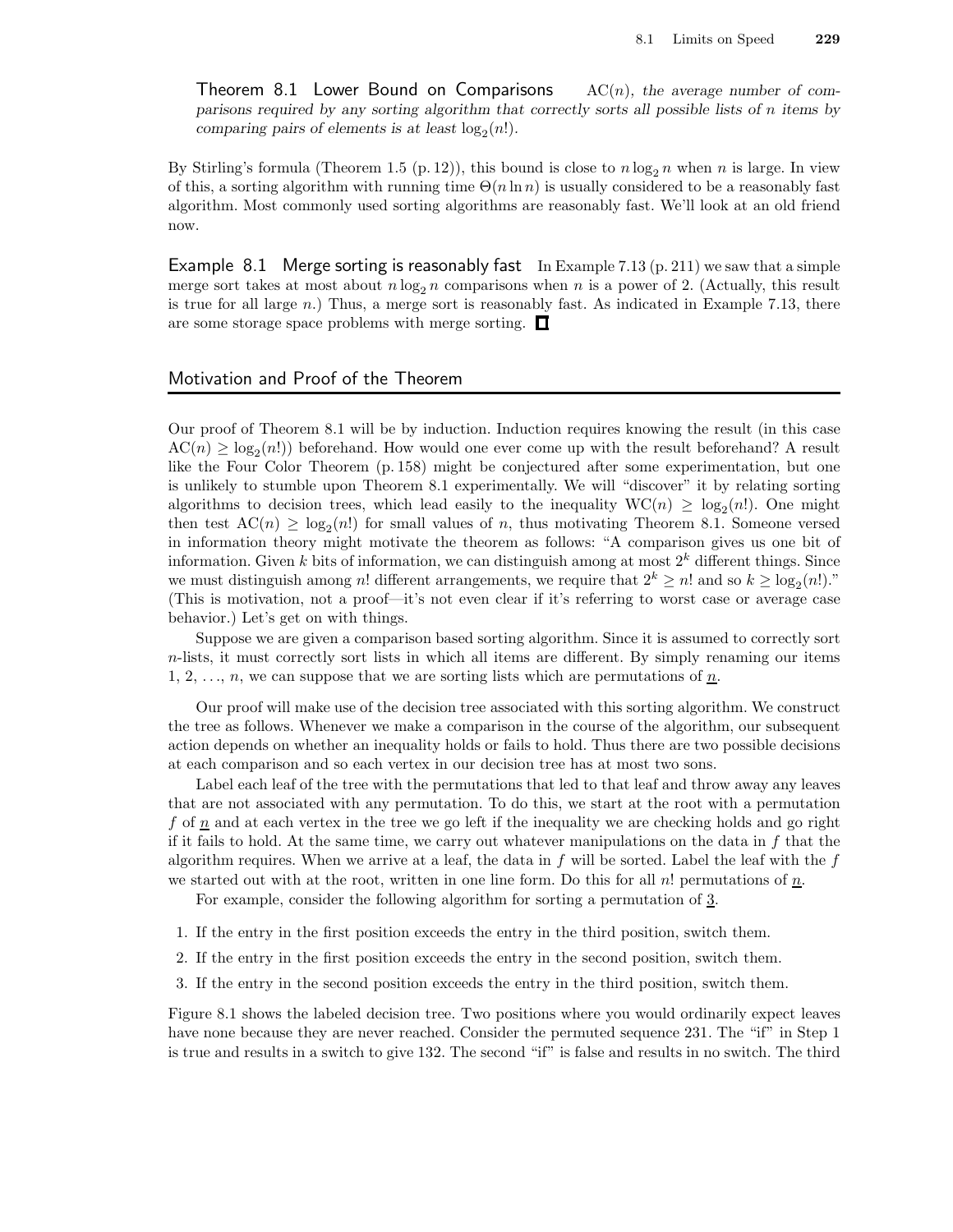

Figure 8.1 A sorting algorithm decision tree. Leftward branches correspond to decisions to switch. Leaves are labeled with starting sequences.

is true and results in a switch to give 123. Thus, the sequence of decisions associated with sorting 231 is switch, no switch and switch, respectively.

We now show that a decision tree for a correct sorting algorithm has exactly  $n!$  leaves. This will follow from the fact that each leaf is labeled with exactly one permutation. Why can't we have two permutations at the same leaf? Since each leaf in any such decision tree is associated with a particular rearrangement of the data, both permutations of  $\underline{n}$  would be rearranged in the same fashion. Since they differed originally, their rearrangements would differ. Thus at least one of the rearrangements would not be  $1, 2, \ldots, n$  and so would be incorrectly sorted.

These decision trees are binary RP-trees. (An RP-tree was defined in Definition 5.12 (p. 139) and it is binary if each node has at most two sons.) The set  $B$  of all binary RP-trees with  $n!$  leaves includes the set  $S$  of those decision trees that come from sorting algorithms. Since  $S$  is a subset of  $B$ , a lower bound for any function on  $B$  is also a lower bound for that function on  $S$ . Hence a lower bound on worst case or average values for the set of all binary RP-trees with  $n!$  leaves will also be a lower bound on  $WC(n)$  or  $AC(n)$  for any algorithm that correctly sorts n items by using pairwise comparisons.

In our decision tree approach, a comparison translates into a decision. If we only wanted to study  $WC(n)$ , we could finish quickly as follows. By the definition of  $WC(n)$ , the longest possible sequence of decisions contains  $WC(n)$  decisions. This is called the *height* of the tree. To get a tree with as many leaves as possible, we should let the tree branch as much as possible. Since the number of nodes doubles for each level of decisions in such a tree, you should be able to see that a binary RP-tree of height k has at most  $2^k$  leaves. Since there are n! leaves, we must have  $2^{WC(n)} \geq n!$ . Taking  $log_2$  of both sides gives us  $WC(n) \ge log_2(n!)$ .

What about  $AC(n)$ ? It's not too difficult to compute the average number of comparisons for various binary RP-trees when they are not too large. If you were to do that for a while, you would probably begin to believe that the lower bound we just derived for  $WC(n)$  is also a lower bound for  $AC(n)$ , as claimed in the theorem. This completes the motivation for believing the theorem.

How might we prove the theorem? Since the first decision (the one at the root) divides the tree into two smaller trees, it seems reasonable to try induction. Unfortunately, a tree with  $(n+1)!$  leaves is a lot bigger than one with only n! leaves. This can cause problems with induction. Let's sever our ties with sorting algorithms and consider decision trees with any number of leaves, not just those where the number of leaves is  $n!$  for some  $n$ .

From now on, n will now indicate the total number of leaves in the tree, not the number of things being permuted.

For a decision tree T, let  $TC(T)$  be the sum, over all leaves  $\ell$  of T, of the number of decisions needed to reach  $\ell$ . The average cost is then  $TC(T)/n$ . To prove the theorem, it suffices to prove

$$
TC(T) \ge n \log_2 n
$$
 for all binary RP-trees T with n leaves.

Call this  $\mathcal{A}(n)$ . Clearly  $\mathcal{A}(1)$  is true since  $\log_2 1 = 0$ .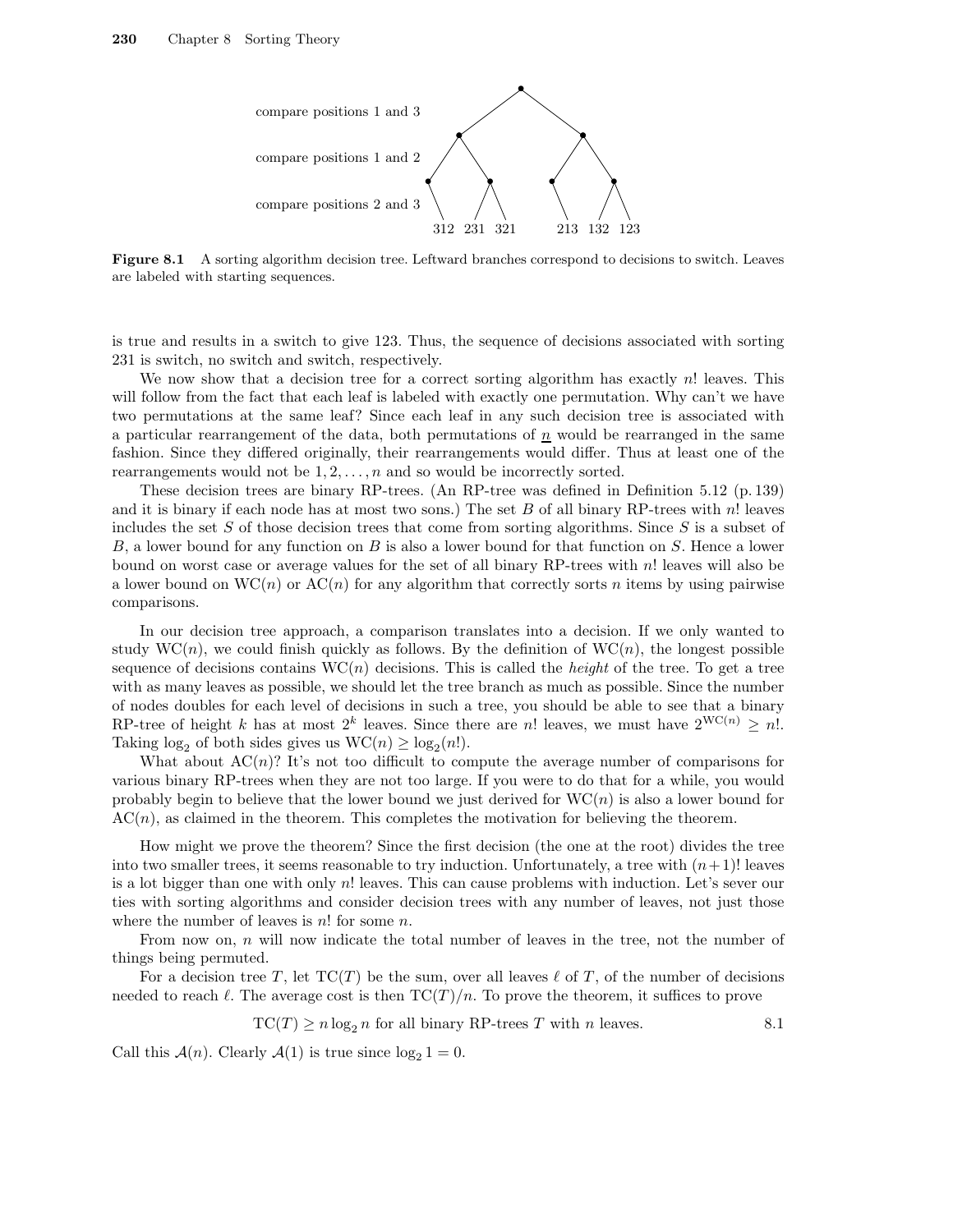We now proceed by induction: Given  $\mathcal{A}(k)$  for all  $k < n$ , we will prove  $\mathcal{A}(n)$ . Let T be a binary RP-tree with n leaves. Consider the root of  $T$ . If it has only one son, removing the root gives a binary RP-tree T' with n leaves and  $TC(T) = TC(T') + n$ . (The "+n" arises because each of the n leaves is one vertex further from the root in T than in T'.) If  $\mathcal{A}(n)$  were false for T, it would also be false for T'. Thus we don't need to consider T at all if T has only one son. Thus it suffices to prove  $(8.1)$  when the root has degree 2. Let  $v<sub>L</sub>$  and  $v<sub>R</sub>$  be the two children of the root and let  $T<sub>L</sub>$  and  $T<sub>R</sub>$ be the trees rooted at  $v<sub>L</sub>$  and  $v<sub>R</sub>$ . Let k be the number of leaves in  $T<sub>L</sub>$ . Then  $T<sub>R</sub>$  has  $n - k$  leaves. We have

$$
TC(T) = (TC(T_L) + k) + (TC(T_R) + (n - k)) \ge k \log_2 k + (n - k) \log_2 (n - k) + n, \quad 8.2
$$

where the last part follows from  $\mathcal{A}(k)$  and  $\mathcal{A}(n-k)$  since  $k < n$  and  $n-k < n$ . Clearly

$$
k \log_2 k + (n - k) \log_2 (n - k) \ge \min f(x),
$$
 8.3

where  $f(x) = x \log_2 x + (n - x) \log_2 (n - x)$  and the minimum is over all real x with  $1 \le x \le n - 1$ .

This paragraph deals with the technicality of showing that the minimum of  $f(x)$  is  $n \log_2(n/2)$ and that it occurs at  $x = n/2$ . According to calculus we can find the minimum of  $f(x)$  over an interval by looking at the values of  $f(x)$  at the endpoints of the interval and when  $f'(x) = 0$ . The present endpoints are awkward (but they could be dealt with). It would be nicer to increase the interval to  $0 \le x \le n$ . To do this we must assign a value to  $0 \log_2 0$  so that  $f(x)$  is continuous at 0. Thus we define  $0\log_2 0$  to be

$$
\lim_{x \to 0^{+}} x \log_2 x = \lim_{x \to 0^{+}} \frac{\log_2 x}{1/x}
$$
  
= 
$$
\lim_{x \to 0^{+}} \frac{1/x \ln 2}{-1/x^2}
$$
 by l'Hôpital's Rule from calculus  
= 
$$
\lim_{x \to 0^{+}} \frac{-x}{\ln 2} = 0.
$$

Hence  $f(0) = f(n) = n \log_2 n$ . Since

$$
f'(x) = \log_2 x + \frac{x}{x \ln 2} - \log_2 (n - x) - \frac{n - x}{(n - x) \ln 2} = \log_2 \left( \frac{x}{n - x} \right)
$$

and the logarithm is zero only at 1, it follows that  $f'(x) = 0$  if and only if  $\frac{x}{n-x} = 1$ ; that is,  $x = n/2$ . Since

$$
f(n/2) = n \log_2(n/2) < n \log_2 n = f(0) = f(n),
$$

the minimum of  $f(x)$  occurs at  $x = n/2$ .

We have now shown that the right side of  $(8.3)$  is  $n \log_2(n/2)$  and so, from  $(8.2)$ ,

$$
TC(n) \ge n \log_2(n/2) + n = n \log_2 n - n \log_2 2 + n = n \log_2 n.
$$

This completes the induction step and hence the proof of the theorem.

#### **Exercises**

8.1.1. In some data storage algorithms, information is stored at the leaves of a binary RP-tree and one reaches a leaf by answering a question at each vertex on the path from the root to a leaf, including at the leaf. (The question at the leaf is to allow for the possibility that the data may not be in the tree.) Suppose there are  $n$  items of data stored in such a tree. Show that the average number of questions required to recover stored data is at least  $1 + \log_2 n$ .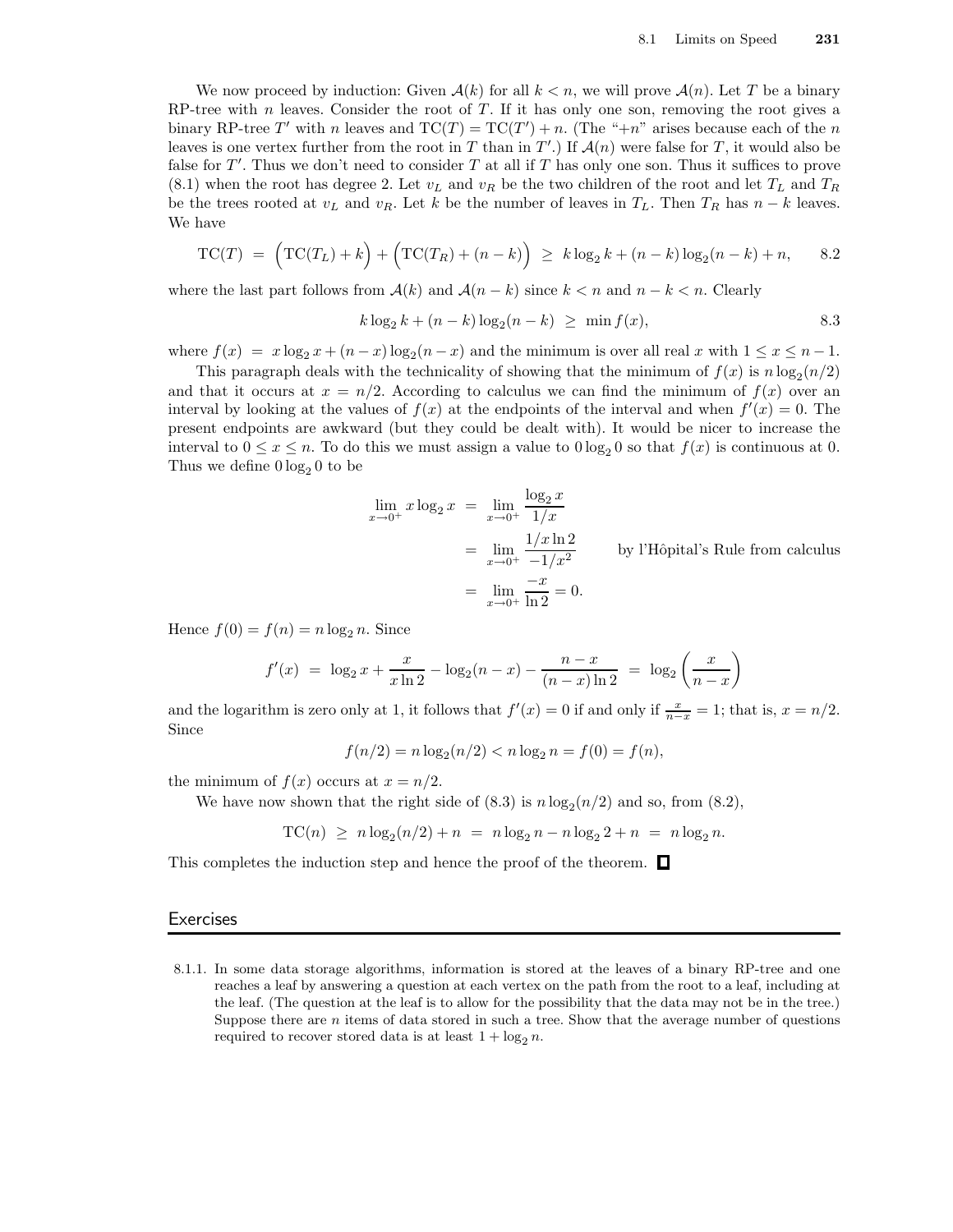- 8.1.2. The average case result in Theorem 8.1 depends heavily on the fact that we expect to visit each leaf equally often. This may not be the case. For example, in some situations the list to be sorted is often nearly in order already. To see the importance of such frequency of visiting the leaves, consider a decision tree in which the relative frequency of visitation is 0.1, 0.2, 0.3, and 0.4. Find the tree for which  $AC(T)$  is a minimum.
- 8.1.3. Let T be a binary decision tree with n leaves. Suppose that  $TC(T)$  is the least it can be for a binary RP-tree with n leaves. Since the minimum in (8.3) occurred at  $x = n/2$ , one might expect the two principal subtrees of  $T$  to have a nearly equal number of leaves. But this is not the case. In this exercise, we explore what can be said.
	- (a) Prove that  $T$  is a full binary tree; i.e., there is no vertex with just one child.
	- (b) For any vertex in T, let  $h(v)$  be the length of the path from v to the root of T. Let  $l_1$  and  $l_2$  be two leaves of T. Prove that  $|h(l_1) - h(l_2)| \leq 1$ . Hint. Suppose  $h(l_1) - h(l_2) \geq 2$ . Let v be the parent of  $l_1$  and consider what happens when  $l_2$ and the subtree rooted at  $v$  are interchanged.
	- <sup>\*</sup>(c) If  $2^{m-1} < n \leq 2^m$ , prove that the height of T is m. (The height of a tree is the maximum of  $h(v)$  over all vertices v of T.)
	- <sup>\*</sup>(d) If  $2^{m-1} < n \le 2^m$ , prove that the maximum number of leaves that can be in a principal subtree of T is  $2^{m-1}$ . Explain how to achieve this maximum.
- 8.1.4. In some sorts (e.g., a bucket sort described in the next section) a question may have more possible answers than just "yes" or "no." Suppose that each question has k possible answers. Show that the average number of questions required to sort n objects is at least  $\log_k(n!)$ . You may use the following fact without proof:

The minimum of  $x_1 \log_k x_1 + \cdots + x_d \log_k x_d$  over all positive  $x_i$  that sum to n is obtained when all the  $x_i$  equal  $n/d$  and the value of the minimum is  $n \log_k(n/d)$ .

- 8.1.5. In some data storage and retrieval algorithms, a key and data are stored at each vertex of a binary RP-tree and is retrieved by means of a key. Suppose  $\kappa$  is the key whose data one wants. At each vertex  $v$ , one chooses the vertex (and stops) or one of the principal subtrees at  $v$ , depending on whether  $\kappa$  equals, exceeds, or is less than the key at v. Let  $TC^*(T)$  be the sum over all vertices v of  $T$  of the length of the path from  $v$  to the root.
	- (a) Show that a binary tree with no path to the root longer than n can store at most  $2^{n+1} 1$  keys. Hint. Obtain a recursion for the number and use induction.
	- (b) Show that a tree  $T$  as in (a) storing the maximum number of possible keys has  $TC^*(T) = (n-1)2^{n+1} + 2.$

# 8.2 Software Sorts

A merge sort algorithm was studied in Example 7.13 (p. 211). You should review it now.

All reasonably fast software sorts use a *divide and conquer* method for attacking the problem. As you may recall, divide and conquer means splitting the problem into a few smaller problems which are easier either because they are smaller or because they are simpler. In problems where divide and conquer is most successful, it is often the case that the smaller problems are simply instances of the same type of problem and they are handled by applying the algorithm recursively. To give you a bit better idea of what divide and conquer means, here is how the algorithms we'll discuss use it. Some of this may not mean much to you until you've finished this section, so you may want to reread this list later. This is by no means an exhaustive list of the different types of software sorts.

• Quicksort and merge sorts split the data and spend most of their time sorting the separate pieces. Thus they divide and conquer by producing two smaller sorting problems which are handled in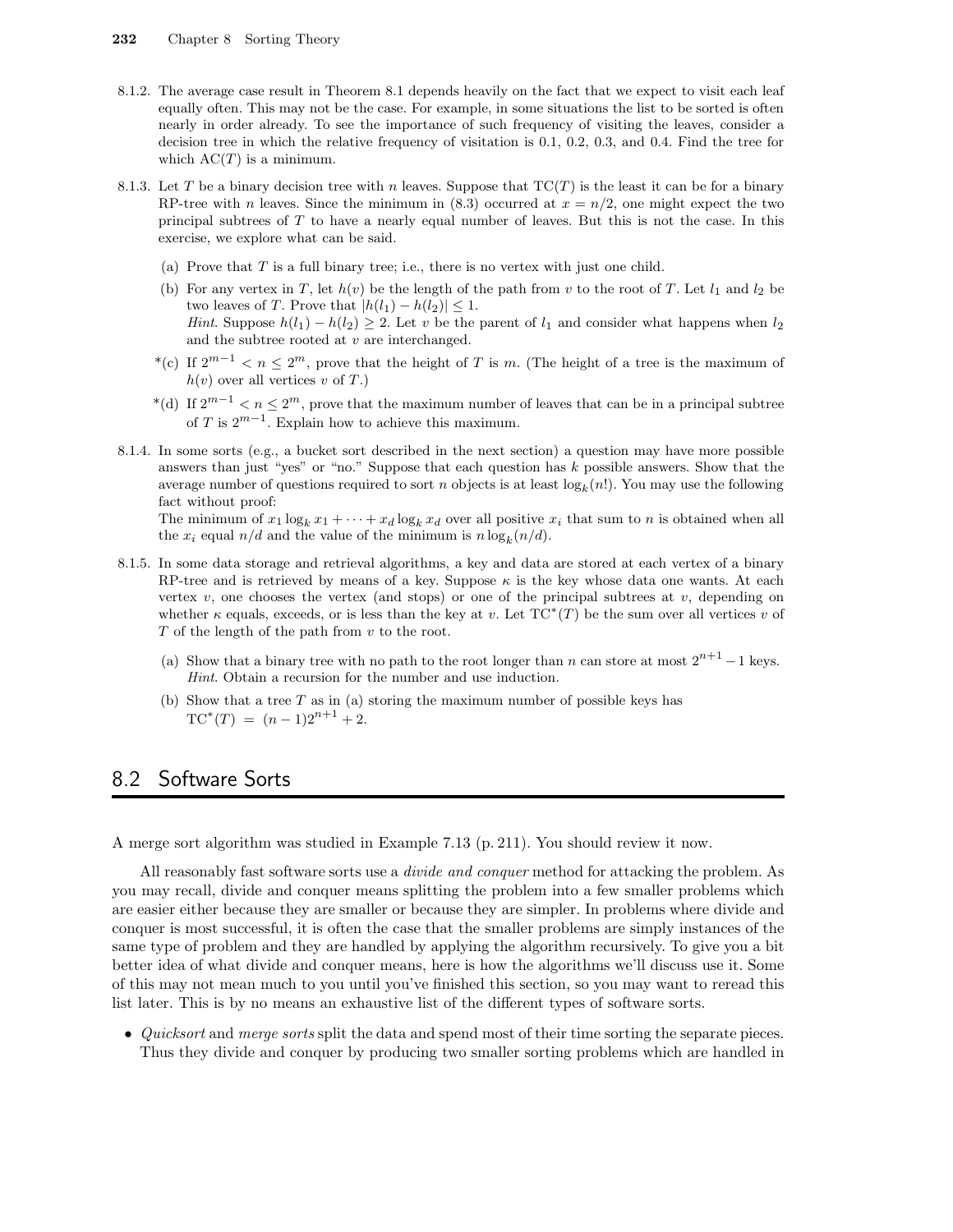a recursive manner.

Quicksort spends a little time dividing the data in such a way that recombining the two pieces after they are sorted is immediate. It divides the items into two collections so that all the items in the first collection should precede all the items in the second. The division is done "in place" by interchanging items that are in the wrong lists. Unless it is extremely unlucky, the two collections will have roughly the same number of elements. The two collections are then sorted separately.

Merge sorts reverse this: dividing is immediate and recombination takes a little time. In both cases, the "little time" required is proportional to the number of items being sorted because it requires a number of comparisons that is nearly equal to the number of items being sorted.

- An *insertion sort* builds up the sorted list by taking the items on the unsorted list one at a time and inserting them in a sorted list it is building. Divide and conquer can be used in the insertion process: To do a binary insertion sort, split the list into two nearly equal parts, decide which sublist should contain the new item, and iterate the process, using the sublist as the list.
- Suppose we are sorting a list of words (or numbers). Bucket sort focuses on one position in the words at a time. This is not usually a good divide and conquer approach because the task is not divided into just a few subproblems of roughly equal difficulty: On an  $n$ -long list with  $k$ characters per word, we focus in turn on each of the  $k$  positions. When  $n$  is large,  $k$  will be large, too.

It is easy to get a time estimate for the algorithm. The amount of time it takes to process one character position for all n words is proportional to n. Thus, the time to sort is proportional to nk. How fast a bucket sort is depends on how large  $k$  is compared to n.

- Heapsort divides the sorting task into two simpler tasks.
	- First, the items are arranged in a structure, called a "heap," which is a rooted tree such that the smallest item in the tree is at the root and each of the sons of the root is also the root of a heap.
	- Second, the items are removed from the heap one by one, starting with the top and preserving the heap structure.

Each of these two tasks requires about the same amount of time. Adding an item to the heap is done in a recursive manner, as is removing an item from the heap. The fact that a heap is defined recursively makes it easy to design recursive algorithms for manipulating heaps.

## Binary Insertion Sort

Let  $u_1, u_2, \ldots, u_n$  be the unsorted list. At the end of step t, the sorted list will be  $s_1, s_2, \ldots, s_t$ . At step t, an *insertion sort* determines where  $u_t$  belongs in the sorted list, opens up space and inserts it. For  $t = 1$ , this is trivial since the sorted list is empty. In general, we have a list  $s_1, \ldots, s_{t-1}$ . We must first find an index j such that  $s_i \le u_t$  for  $i \le j$  and  $s_i \ge u_t$  for  $i > j$ , and then define a new sorted list by

$$
\text{new } s_i \ = \ \begin{cases} \text{old } s_i & \text{if } 1 \leq i < j; \\ u_t & \text{if } i = j; \\ \text{old } s_{i-1} & \text{if } j < i \leq t. \end{cases}
$$

How can we insure that a small number of comparisons is required for determining j? Simply searching the list from the start to find the place would, on average, take an amount of time proportional to k. A binary insertion sort uses divide and conquer to produce a much quicker insertion. It looks at the middle of the sorted list to decide which half should contain  $u_t$  and then iterates on that half until we are reduced to comparing  $u_t$  to a single item. This dividing of the list makes insertion in a k long list take one more comparison than insertion into a  $k/2$  long list. Calculating the number of comparisons is left to Exercise 8.2.2.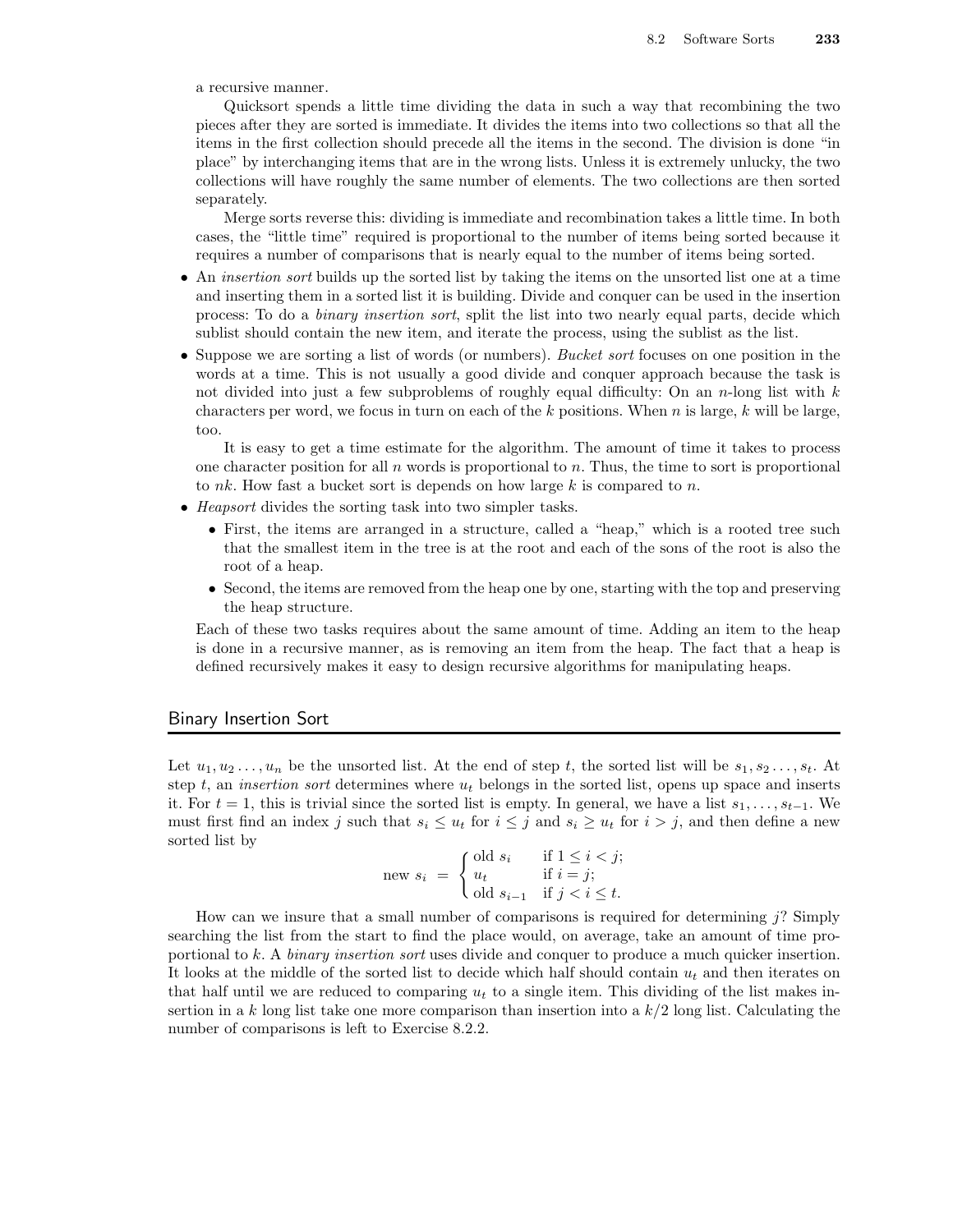**Programming Note** In order to avoid moving a lot of items to insert  $u_t$ , insertion sorts are implemented by using a more complex data structure than a simple array. These data structures require more storage and somewhat more comparisons than binary insertion requires, but they require less movement of items. We will not discuss them. If you want further information, consult a good text on data structures and algorithms.

#### Bucket Sort

As the name may suggest, a *bucket sort* is like throwing things into buckets. If we have a collection of buckets, we can put each item into the bucket where it belongs. If the buckets are in order and each bucket contains at most one item, then the items are sorted.

Since it is not practical to have this many buckets, a recursive method is used. This is better thought of in terms of piles instead of buckets. Suppose that you want to bucket sort the two digit numbers

22 31 12 23 13 33 11 21.

Here's how to do it.

1. Construct piles of numbers, one pile for each unit's digit, making sure that the order within a pile is the same as the order in the list. Here's the result.

$$
1: 31 \ 11 \ 21 \quad 2: 22 \ 12 \quad 3: 23 \ 13 \ 33.
$$

2. Make a list from the piles, preserving the order. Here's the result.

31 11 21 22 12 23 13 33.

3. Repeat the first two steps using the new list and using the ten's digit instead of the unit's digit. Here are the results.

1: 11 12 13 2: 21 22 23 3: 31 33

gives

```
11 12 13 21 22 23 31 33.
```
This method can be generalized to k digit numbers and k letter words. It is left as an exercise. In this case, each item is examined  $k$  times in order to place it in a bucket. Thus we place items in buckets kn times. If we think of digits as "letters," then a k digit number is simply a k letter word. Bucket sorting puts the words in lexicographic order. This sorting method can only be used on strings that are thought of as "words" made up of "letters" because we must look at items one "letter" at a time. The result is always a lexicographic ordering.

Suppose that we are sorting a large number n of k letter words where k is fairly small. In this case, kn, the number of times we have to place something in a bucket is less than the lower bound,  $log_2(n!)$ , for the number of comparisons that we proved in the previous section. How can this be?

To begin with, deciding which bucket to place an item in is not a simple comparison unless there are only two buckets. If we want to convert that into a process that involves making decisions between pairs of items, we must do something like a binary insertion, comparing the item with the labels on the buckets. That will require about  $log_2 A$  comparisons, where A is the number of letters in the alphabet. Taking the number of comparisons into account, we obtain an estimate of  $kn \log_2 A$ for the number of comparisons needed to bucket sort a list of  $n$  items.

It seems that we could simply keep  $k$  and  $\overline{A}$  small and let  $n$  get large. This would still violate the lower bound of  $log_2(n!)$ , which is about  $n log_2 n$ . What has been ignored here is the fact that the lower bound was derived under the assumption that there can be n! different orderings of a list. This can only happen if the list contains no duplicate words. Thus we must be able to create at least  $n$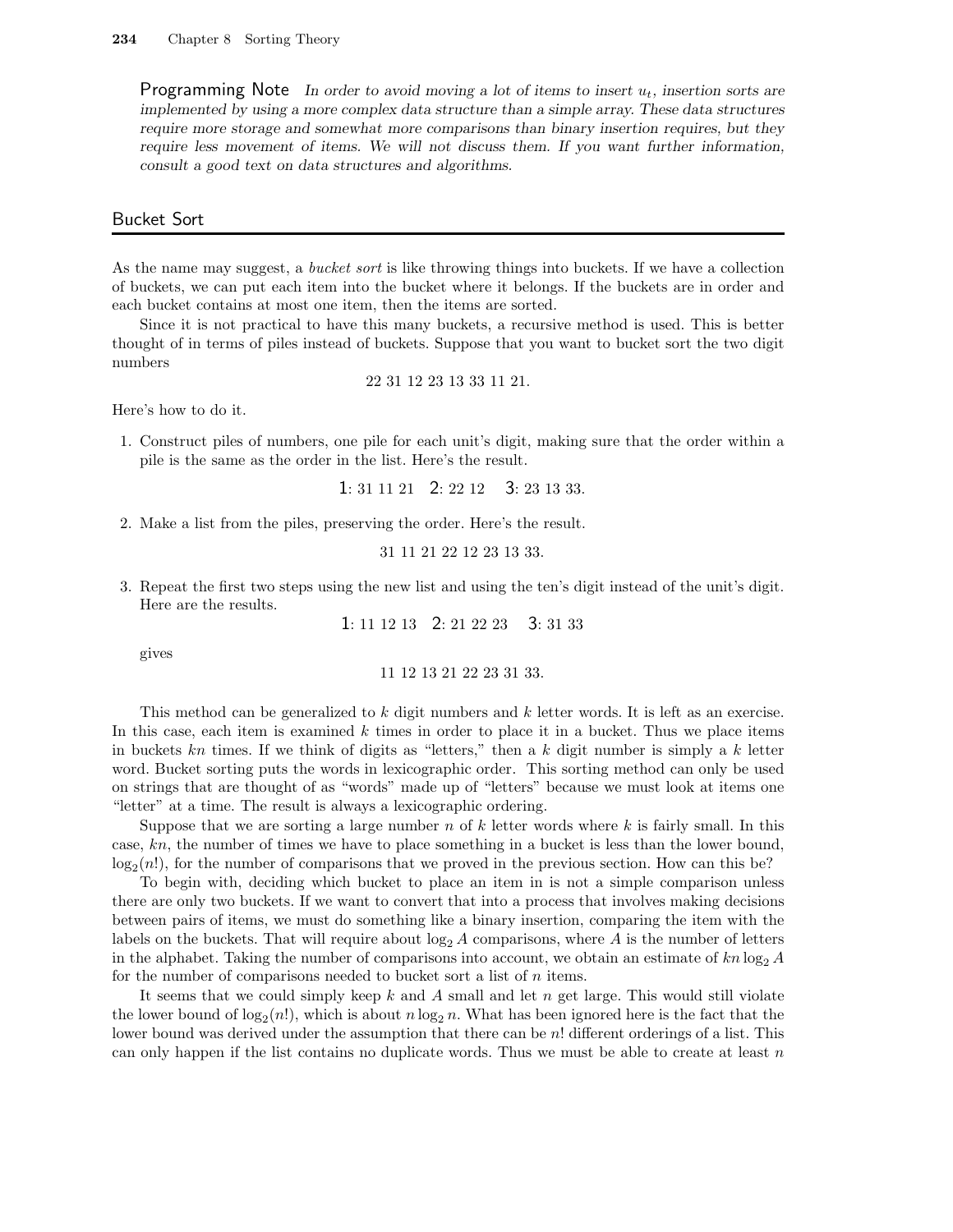distinct words. Since there are  $A^k$  possible k letter words using an A letter alphabet, we must have  $A^k \geq n$ . Thus  $k \log_2 A \geq \log_2 n$  and so  $kn \log_2 A > n \log_2 n$ , which agrees with our bound.

Programming Note Hardware implementations of a bucket sort were in use for quite some time before inexpensive computers largely replaced them. They sorted "IBM cards," thin rectangular pieces of cardboard with holes punched in them by a "keypunch." The operator could set the sorting machine to drop the cards into bins according to the jth "letter" punched on the card. To sort cards by the word in columns i through j, the operator sorted on column j, restacked the cards, sorted on column  $j-1$ , restacked the cards, ..., sorted on column i and restacked the cards. In other words, a bucket sort was used. These machines were developed about a hundred years ago for dealing with United States census data. The company that manufactured them became IBM.

In software bucket sorts, one usually avoids comparisons entirely by maintaining an A long table of pointers, one pointer for each bucket. The letter is then used as an index into the table to find the correct bucket.

#### Merge Sorts

We've discussed a simple merge sort already in Example 7.13 (p. 211). Recall that the list is divided arbitrarily into two pieces, each piece is sorted (by using the merge sort recursively) and, finally, the two sorted pieces are merged. The na¨ıve method for merging two lists is to repeatedly move the smaller of the top items in the two lists to the end of the merged list we are constructing, but this cannot be implemented in a sorting network. The Batcher sort uses a more complex merging process that can be implemented in a sorting network. We'll study it in the next section.

**Programming Note** For simplicity, assume that n is a power of 2. You can imagine the original list as consisting of  $n$  1-long lists one after the other. These can be merged two at a time to produce  $(n/2)$  2-long lists one after the other. In general, we have  $(n/2^k)$   $2^k$ -long lists which can be merged two at a time to produce  $(n/2^{k+1})$   $2^{k+1}$ -long lists one after the other. If the data is on tape (see footnote page 227), one starts with two sets of  $2^k$ -long lists and produces two sets of  $2^{k+1}$ -long lists by merging the top two lists in each set and placing the merged lists alternately in the output sets. Since only sequential access is required, this simple merge sort is ideally suited to data on tape if four tape drives are available. There are variations of this idea which are faster because they require less tape movement.

#### **Quicksort**

In Quicksort, an item is selected and the list is divided into two pieces: those items that should be before the selected item and those that should be after it. This is done in place so that one sublist precedes the other. If the two sublists are then sorted recursively using Quicksort, the entire original list will be sorted. About  $n$  comparisons are needed to divide the list.

How is the division accomplished? Here's one method. Memorize a list element, say x. Start a pointer at the left end of the list and move it rightward until something larger than  $x$  is encountered. Similarly, start a pointer moving leftward from the right end until something smaller than  $x$  is encountered. Switch the two items and start the pointers moving again. When the pointers reach the same item, everything to the left of the item is at most equal to x and everything to right of it is at least equal to x.

How long Quicksort takes depends on how evenly the list is divided. In the worst case, one sublist has one item and the remaining items are in the other. If this continues through each division, the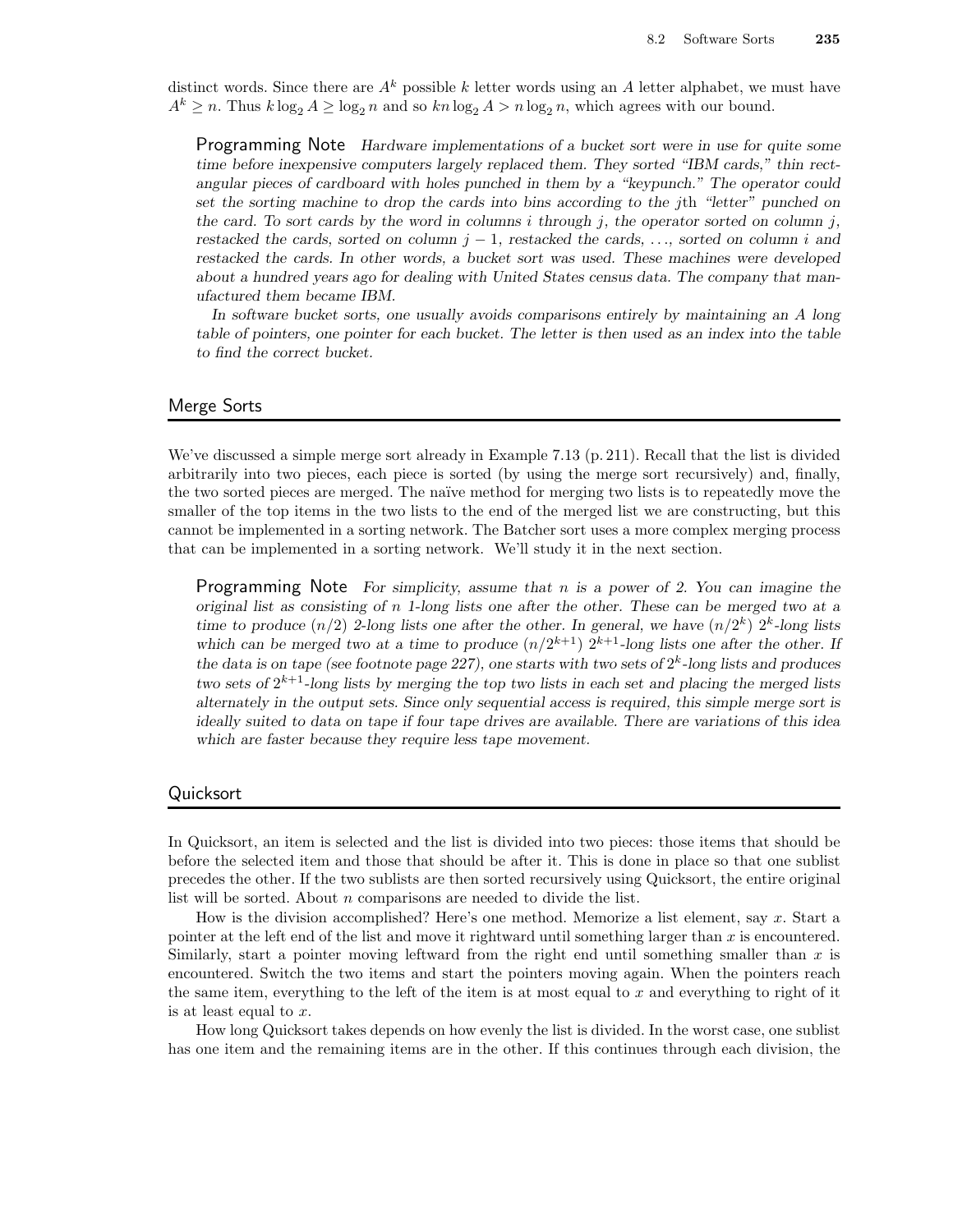number of comparisons needed to sort the original list is about  $n^2/2$ . In the best case, the two sublists are as close to equal as possible. If this continues through each division, the number of comparisons needed to sort the original list is about  $n \log_2 n$ . The average number of sorts required is fairly close to  $n \log_2 n$ , but it's a bit tricky to prove it. We'll discuss it in Example 10.12 (p. 289).

#### Heapsort

We give a rough idea of the nature of Heapsort. A full discussion of Heapsort is beyond the scope of this text.

To explain Heapsort, we must define a heap. This data structure was described in a rough form above. Here is a complete, but terse, definition. A heap is a rooted binary tree with a bijection between the vertices and the items that are being sorted. The tree and bijection  $f$  satisfy the following.

- The smallest item in the image of  $f$  is associated with the root.
- The heights of the sons of the root differ by at most one.
- For each son v of the root, the subtree rooted at v and the bijection restricted to that subtree form a heap.

Thus the smallest case is a tree consisting of one vertex. This corresponds to a list with one element.

It turns out that it is fairly easy to add an item so that the heap structure is preserved and to remove the least item from the heap, in a way that preserves the heap structure. We will not discuss how a heap is implemented or how these operations are carried out. If you are interested in such details, see a text on data structures and algorithms.

Heapsort creates a heap from the unsorted list and then creates a sorted list from the heap by removing items one by one so that the heap structure is preserved. Thus the divide and conquer method in Heapsort involves the dividing of sorting into two phases: (a) creating the heap and (b) using the heap. Inserting or removing an item involves traversing a path between the root and a leaf. Since the greatest distance to a leaf in a tree with k nodes is about  $\log_2 k$ , the creation of the heap from an unsorted list takes about  $\sum_{k=1}^{n} \log_2 k \approx n \log_2 n$  comparisons, as does the dismantling of the heap to form the sorted list. Thus Heapsort is a reasonably fast sort.

Note that a heap is an intermediate data structure which is quickly constructed from an unsorted list and which quickly leads to a sorted list. This observation is important. If we are in a situation where we need to continually add to a list and remove the smallest item, a heap is a good data structure to use. This is illustrated in the following example.

Programming Note One way a heap can be implemented is with the classical form of a heap—a binary RP-tree in which

- each nonleaf node has a left son and, possibly, a right son;
- the longest and shortest distances from the root to leaves differ by at most one and
- an item is stored at each node in such a way that an item at a node precedes each of its sons in the sorted order.

Note that the last condition implies that the smallest item is at the top of the heap. This tree can be stored as an array indexed from 1 to n. The sons of the item in position  $k$  are in positions 2k and  $2k + 1$ , if these numbers do not exceed n. With clever programming, the unsorted list, the heap and the sorted list can all occupy this space, so no extra storage is needed.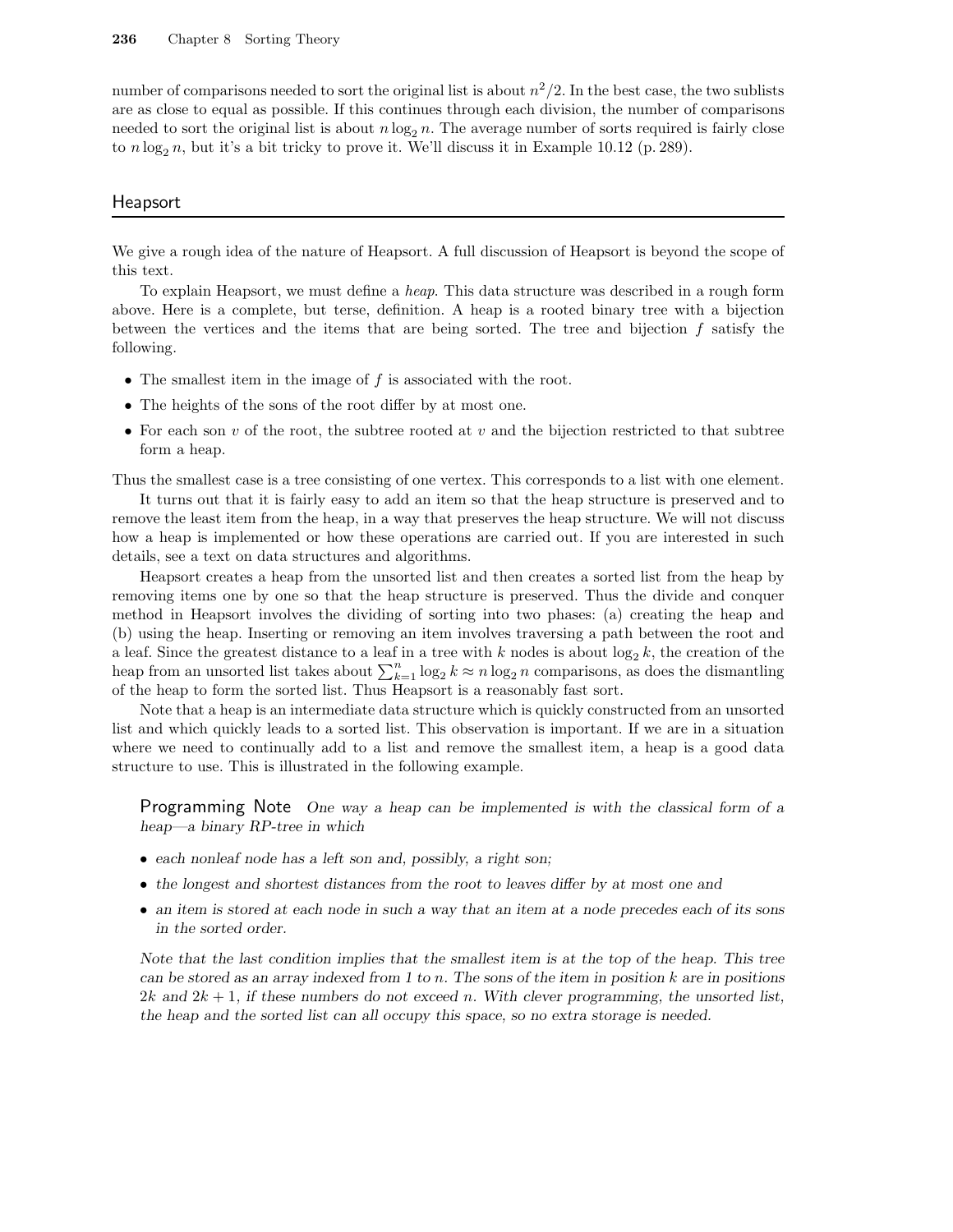8.2.1. (Binary Insertion Sort) Show the steps in a binary insertion sort of the list

9 15 6 12 3 7 11 5 14 1 10 4 2 13 16 8.

8.2.2. (Binary Insertion Sort) Show that the number of comparisons needed to find the location where  $u_t$ belongs is about  $log_2 t$ . Use this to show that about  $n log_2 n$  comparisons are needed to sort an  $n$ long list by this method.

Hint. Using calculus, one can show that

$$
\sum_{t=2}^{n} \log_2 t \approx \int_1^n x \log_2 x \, dx \approx n \log_2 n.
$$

- 8.2.3. (Binary Insertion Sort) You are to construct the decision tree for the binary insertion sort. Label each leaf with the unsorted list written in one line form, as was done in Figure 8.1. If we are comparing an item with a sorted list of even length, there is no middle item. In this case, use the item just before the middle. This problem is a bit tricky. Unlike the tree in Figure 8.1, not all vertices at the same distance from the root involve the same comparison. As a help, you may want to label the vertices of the decision tree with the comparisons that are being made; for example,  $i : j$  could mean that  $u_i$ is being compared to  $s_i$ .
	- (a) Construct the decision tree for the binary insertion sort on permutations of 2.
	- (b) Construct the decision tree for the binary insertion sort on permutations of  $3$ .
- 8.2.4. (Bucket Sort) Show the steps in bucket sorting 33, 41, 23, 14, 21, 24.
- 8.2.5. (Bucket Sort)
	- (a) Carefully state an algorithm for bucket sorting words which have exactly k letters each.
	- (b) Carefully state an algorithm for bucket sorting words which have at most  $k$  letters each.
- 8.2.6. (Bucket Sort) Use induction on  $k$  to prove that the algorithms in the previous problem work. Hint. By induction, after  $k - 1$  steps we have a list in which the items are in order if the first letter is ignored. What happens to this order within each of the piles we create when we look at the first letter?
- 8.2.7. (Merge Sort) Using the programming suggestion in the text, show on paper how merge sorting with 4 tapes works for the list

9 15 6 12 3 7 11 5 14 1 10 4 2 13 16 8.

(See the footnote on page 227 for an explanation of "tape.")

- 8.2.8. (Merge Sort) Suppose we have n items stored on a single tape and that we can sort  $k$  items at one time in memory. Explain how to reduce the number of times tapes need to be read for merge sort by first sorting sets of  $k$  items in memory.
- 8.2.9. (Quicksort) Prove that the number of comparisons required when the list is split as unevenly as possible is about  $n^2/2$  as claimed. Prove that it is about  $n \log_2 n$  when the splits are about as even as possible.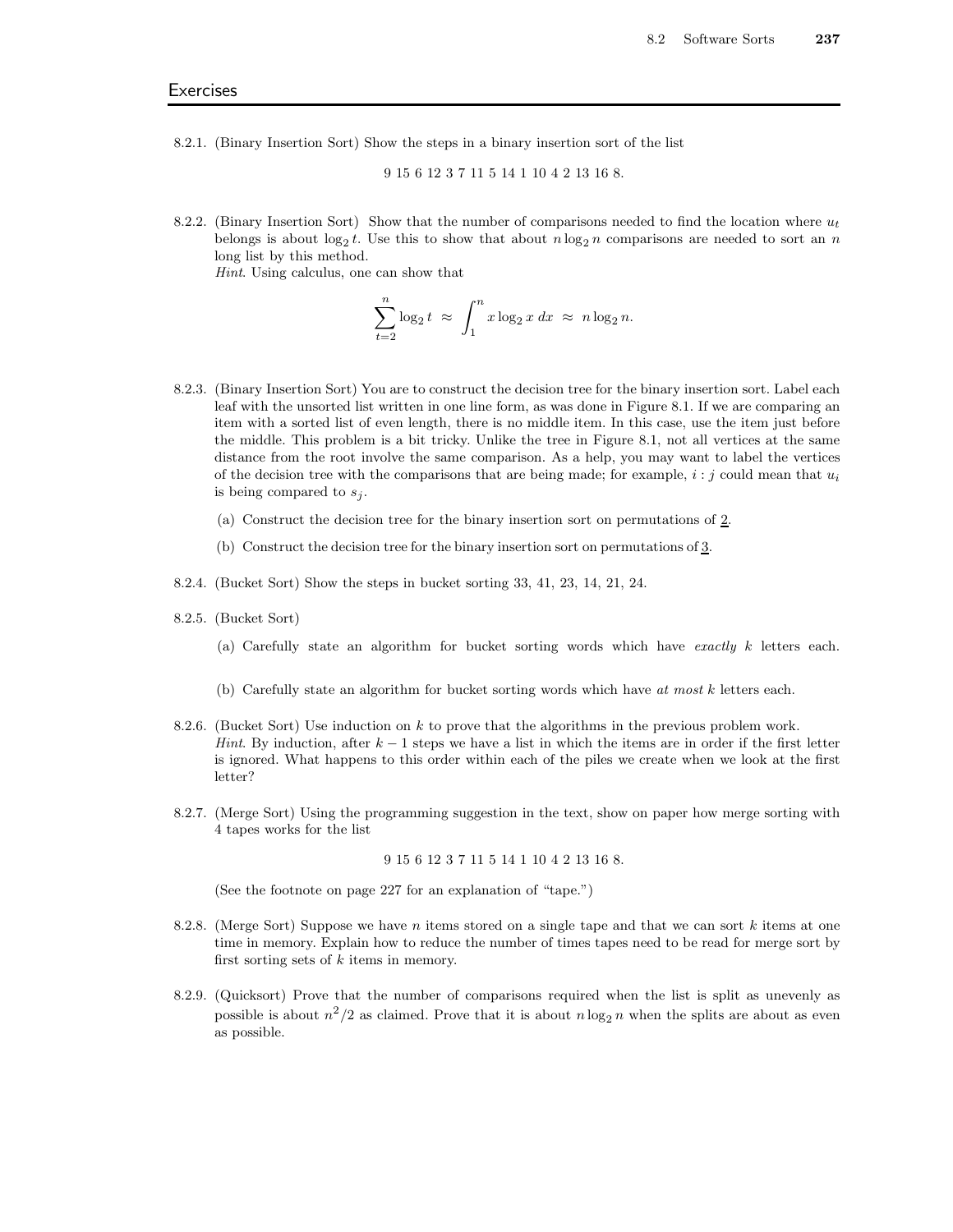- 8.2.10. (Quicksort) Suppose that the each time a list of  $k$  items is divided in Quicksort the smaller piece contains rk items and the larger contains  $(1 - r)k$ . Let  $Q(n)$  be the number of comparisons needed to sort a list in this case.
	- (a) Show that  $Q(n)$  is about  $n + Q(rn) + Q((1 r)n)$ .
	- (b) Present a reasonable argument (i.e., it need not be quite a proof) that  $Q(n)$  is about an ln n where

 $1 + a(r \ln r + (1 - r) \ln(1 - r)) = 0.$ 

- (c) Verify that this gives the correct answer when the list is divided evenly each time  $(r = 1/2)$ .
- (d) It can be shown that  $r = 1/3$  is a reasonable approximation for average behavior. What is  $Q(n)$ in this case?

# 8.3 Sorting Networks

In sorting, items are compared and actions taken as a result of the comparison. Since items must be rearranged, the simplest kind of action one might visualize is to either do nothing or interchange the two items that were compared. We can imagine a hardware device for doing this, which we will call a *comparator*: It has two inputs, say  $x_1$  and  $x_2$ , and two outputs, say  $y_1$  and  $y_2$ , where  $y_1$  is whichever one of  $x_1$  and  $x_2$  should appear earlier in the sorted list and  $y_2$  is the other. A simple hardware device for sorting consists of a network of interconnected comparators. This is called a sorting network. For example, consider the following algorithm for sorting a permutation of 3.

- 1. If the entry in the second position exceeds the entry in the third position, switch them.
- 2. If the entry in the first position exceeds the entry in the second position, switch them.
- 3. If the entry in the second position exceeds the entry in the third position, switch them.

Figure 8.2 shows a sorting network to accomplish this. The data enters at the left end of the network and moves along the lines. The rearranged data emerges at the right end. A vertical connection between two lines represents a comparator—the two inputs emerge in sorted order.

Some of the questions we'd like to ask about sorting networks are

- How fast can sorting networks be?
- How many comparators are needed?
- How can we tell if a network sorts correctly?

## 8.3.1 Speed and Cost

In this section we'll focus on the first two questions that we raised above.

Sorting networks achieve speed by three methods: fast comparators, parallelism and pipelining. The first method is a subject for a course in hardware design, so we'll ignore it. Parallelism is built into any sorting network; we just haven't realized that in our discussion yet. Pipelining is a common design technique for speeding up computers.

Two things that will make a network cheaper to manufacture is decreasing the number of comparators it contains and increasing the regularity of the layout. Thus we can ask how many comparators are needed and if they can be arranged in a regular pattern.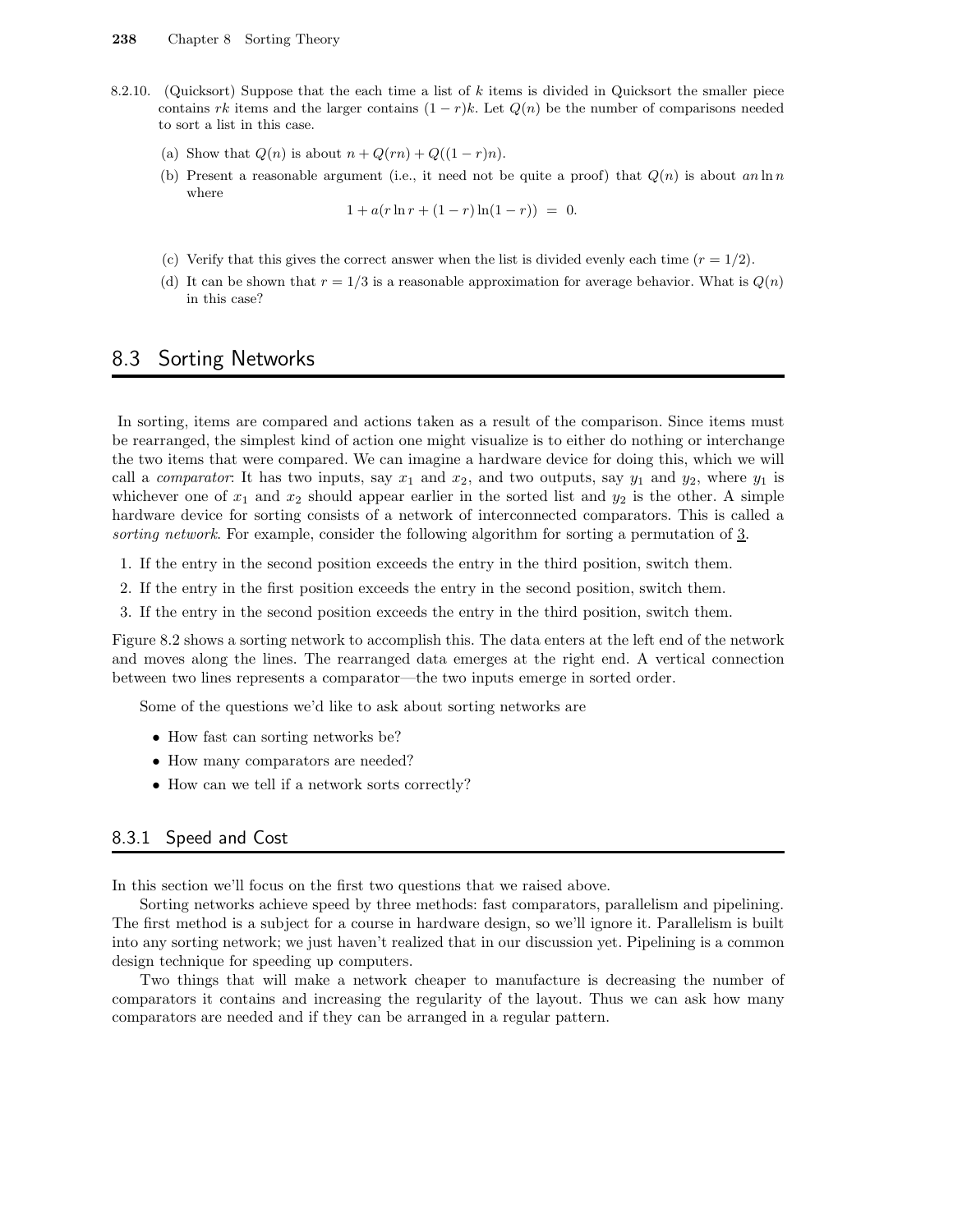

**Figure 8.2** Left: A sorting network with inputs  $a_i$  and outputs  $z_i$ . Vertical lines are comparators Right: What the network does to the inputs 3,2,1.



Figure 8.3 Left: A sorting network for the *Bubble Sort*. Right: The same network, but faster.



Figure 8.4 Left: A Brick Wall network for eight items. Right: The "Batcher" network for eight items is faster.

#### Parallelism

All the algorithms we've discussed so far have been carried out sequentially; that is, one thing is done at a time. This may not be realistic for algorithms on a supercomputer. It is certainly not realistic for sorting networks because parallelism is implicit in their design. Compare the two networks in Figure 8.3. They both perform the same sorting, but, as is evident from the second picture, some comparators can work at the same time.

In the expanded form on the left side, it is easy to see that the network sorts correctly. The leftmost set of comparators rising to the right finds the first item; the next set, the second item; the next, the third. The rightmost comparator puts the last two items in order. This idea can be extended to obtain a network that will sort  $n > 1$  items in  $2n - 3$  "time units," where a time unit is the length of time it takes a comparator to operate. Can we improve on this?

A natural idea is to fill in as many comparators as possible, thereby obtaining a brick wall type of pattern as shown in Figure 8.4. How long does the brick wall have to be? It turns out that, for  $n$  items, it must have length  $n$ . Can we do better than a brick wall if the comparators connect two lines which are not adjacent? Yes, we can. Figure 8.4 shows a "Batcher sort," which is faster than the brick wall. We'll explain Batcher sorts later. A vertical line spanning several horizontal lines represents a comparator connecting the topmost with the bottommost. To avoid overlapping lines in diagrams, comparators that are separated by a small horizontal distances in a diagram are understood to all be operating at the same time. The brick wall in Figure 8.4 takes 8 time units and the Batcher sort takes 6.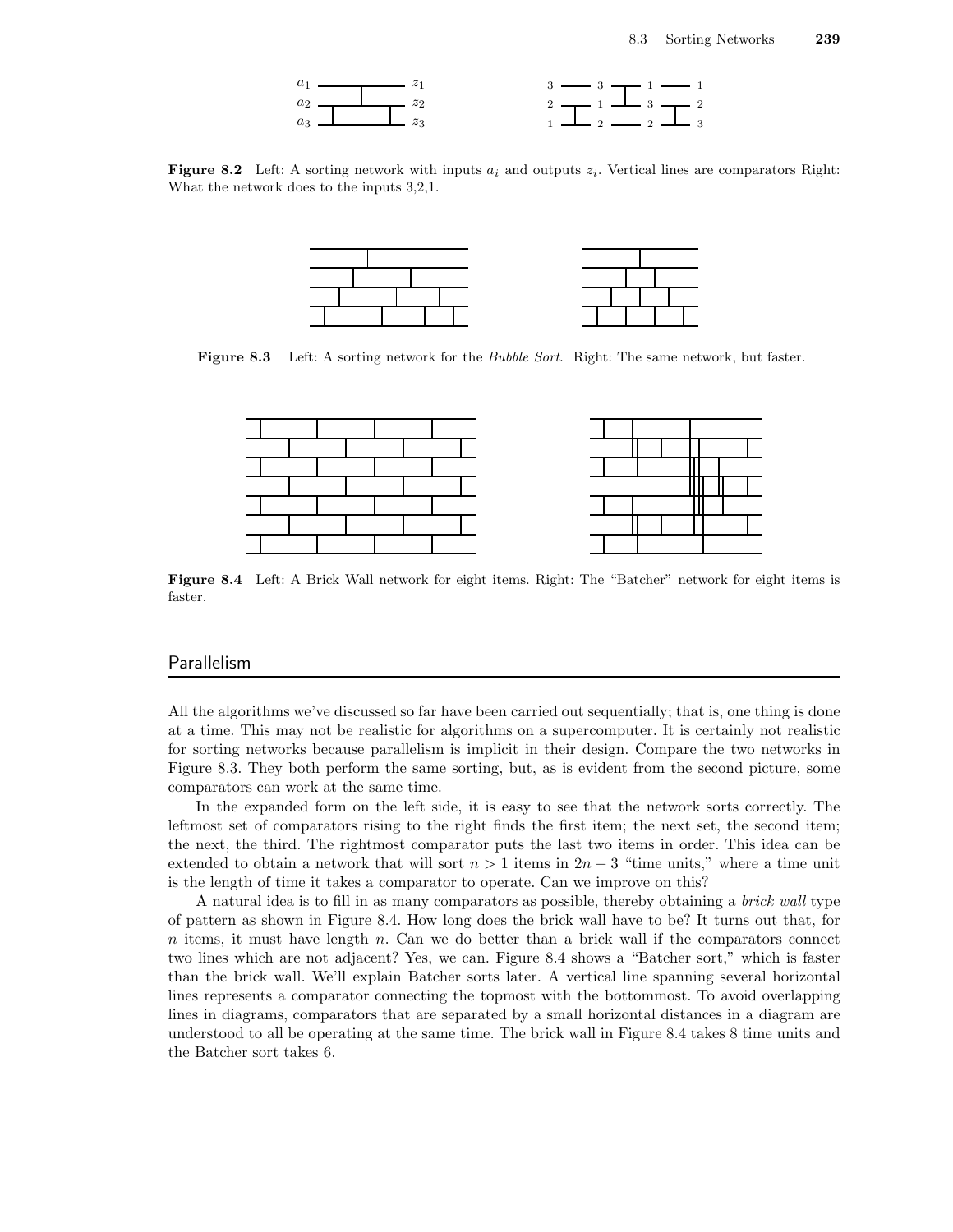## How Fast Can a Network Be?

Since a network must have at least  $log_2(n!)$  comparators and since at most  $n/2$  comparators can operate at the same time, a network must take at least  $\log_2(n!)/(n/2) \approx 2 \log_2 n$  time units. It is known that for some C and for all large n, there exist networks that take no more than  $C \log_2 n$ time units. This is too complicated for us to pursue here.

Pipelining is an important method for speeding up a network if many sets of items must be sorted. Suppose that we have a delay unit that delays an item by the length of time it takes a comparator to operate. Insert delay units in the network where there are no comparators so that all the items move through the network together. Once a set of items has passed a position, a new set can enter. Thus we can feed a new set of items into the network each time unit. The first set will emerge from the end some time later and then each successive set will take just one additional time unit to emerge. For example, a brick wall network can sort one set of 1,000 items in 1,000 time units, but 50 sets take only 1,049 time units instead of  $1,000 \times 50$ . This technique is known as pipelining because the network is thought of as a pipeline through which things are moving.

Pipelining is used extensively in computer design. It is obvious in the "vector processing" hardware of supercomputers, but it appears in some form in many central processing units. For example, the INTEL-8088 microprocessor can roughly be thought of as a two step pipeline: (i) the bus interface unit fetches instructions and (ii) the execution unit executes them. (It's actually a bit more complicated since the bus interface unit handles all memory read/write.)

## How Cheap Can a Network Be?

Our previous suggestion for using a brick wall network to sort 1,000 items could be expensive—it requires 500,000 comparators. This number could be reduced by using a more efficient network; however, we'd probably have to sacrifice our nice regular pattern. There's another way we can achieve a dramatic saving if we are willing to abandon pipelining.

The brick wall network is simply the first two columns of comparators repeated about  $n/2$  times. We could make a network that consists of just these two columns with the output feeding back in as input. Start the network by feeding in the desired values. After about  $n$  time units the sorted items will simply be circulating around in the network and can be read whenever we wish.

If we insist on pipelining, how many comparators are needed? From the exercises in the next section, you will see that a Batcher sorting network requires considerably less time and considerably less comparators than a brick wall network; however, it is not best possible. Unlike software sorting, there is a large gap between theory and practice in sorting nets: Theory provides a lower bound on the number of comparators that are required and specific networks provide an upper bound. There is a large gap between these two numbers. In contrast, the upper and lower bounds for pairwise comparisons in software sorts differ from  $n \ln n$  by constant factors of reasonable size.

Whether or not we keep our pipelining capabilities, we face a variety of design tradeoffs in designing a VLSI chip to implement a sorting network. Among the issues are the number of comparators, the distance between the lines a comparator must connect, regularity of the design and delay problems. They are beyond the scope of our text.

#### **Exercises**

- 8.3.1. Find the fastest network you can for sorting 3 things and prove that there is no faster network.
- 8.3.2. Find the fastest network you can for sorting 4 things. If you've read the next section, prove that your network sorts correctly.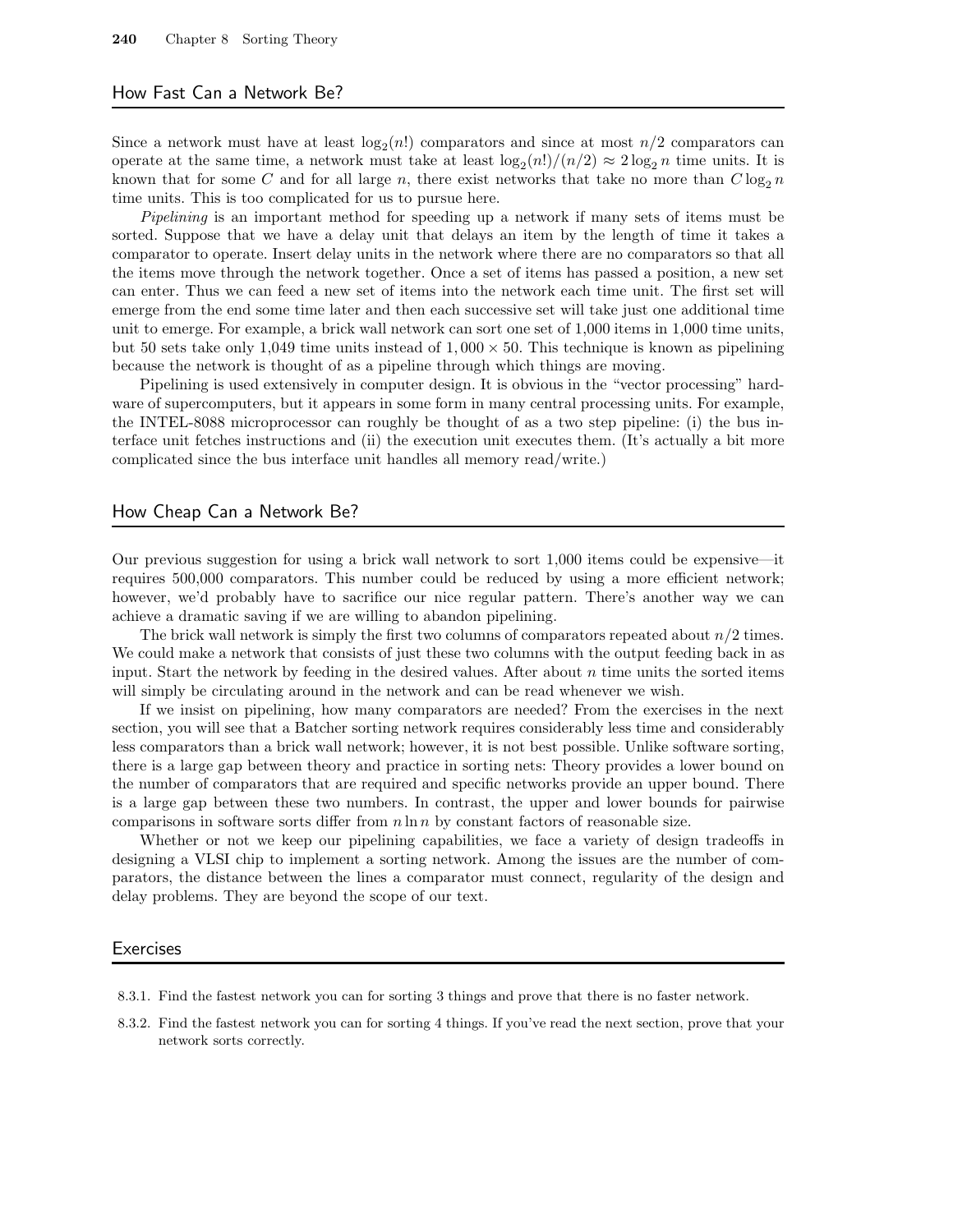- 8.3.3. Find the fastest network you can for sorting 5 things. If you've read the next section, prove that your network sorts correctly.
- 8.3.4. Suppose we have a network for sorting n items and we wish to sort less than n. How can we use the network to do this?
- 8.3.5. In this exercise, comparators are only hooked to adjacent lines as in the brick wall. Find a network that will sort  $n$  inputs and that has as few comparators as you can manage. *Hint.* Look at some small networks (e.g.,  $n = 3$  and  $n = 4$ ) and try to find a simple pattern to generalize. If you read ahead a bit before working on this problem, you will encounter Theorem 8.3, which will help you prove that your network sorts.
- 8.3.6. Here's an idea for an even cheaper sorting network using the brick wall.
	- (a) Construct a two time unit network that consists of the first two time units of a brick wall. Feed the output of the network back as input. After some time  $f(n)$ , the output will be sorted regardless of the original input. Find the minimum value of  $f(n)$  and explain why this behaves like a brick wall. (Note, that using the network  $k$  times means that  $2k$  time units have elapsed.)
	- (b) What can be done if we have such an arrangement for sorting n items and we wish to sort less than n?
	- (c) When n is even, we can get by with even less comparators. Construct a network that compares the items  $2i - 1$  and  $2i$  for  $1 \leq i \leq n/2$ . Call the inputs  $x_1, \ldots, x_n$  and the outputs  $y_1, \ldots, y_n$ . Feed the output of the network back in as follows:

new 
$$
x_k = \begin{cases} \text{old } y_n & \text{if } k = 1; \\ \text{old } y_{k-1} & \text{otherwise.} \end{cases}
$$

At time 2k disable the comparator between lines  $2k - 1$  and  $2k$ . Show that this sorts after some number of steps. How many steps are needed in general?

## 8.3.2 Proving That a Network Sorts

Unlike many software sorts, it is frequently difficult to prove that a network actually sorts all inputs correctly. There is no panacea for this problem. The following two theorems are sometimes helpful.

Theorem 8.2 Zero-One Principle If a network correctly sorts all inputs of zeroes and ones, then it correctly sorts all inputs.

Theorem 8.3 Adjacent Comparisons If the comparators in a network only connect adjacent lines and if the network correctly sorts the reversed sequence  $n, \ldots, 2, 1$ , then it correctly sorts all inputs.

We will prove the Zero-One Principle shortly. The proof of the other theorem is more complicated and will not be given.

Since the Adjacent Comparisons Theorem requires that only one input be checked, it is quite useful. Unfortunately, the comparators must connect adjacent lines. To see that this is needed, consider a three input network in which the top and bottom lines are connected by a comparator and there are no other comparators. It correctly sorts the inputs 1,2,3 and 3,2,1, but it does not sort any other permutations of 1,2,3 correctly.

The Zero-One Principle may seem somewhat useless because it still requires that many inputs be considered. We will see that it is quite useful for proving that a Batcher sort works.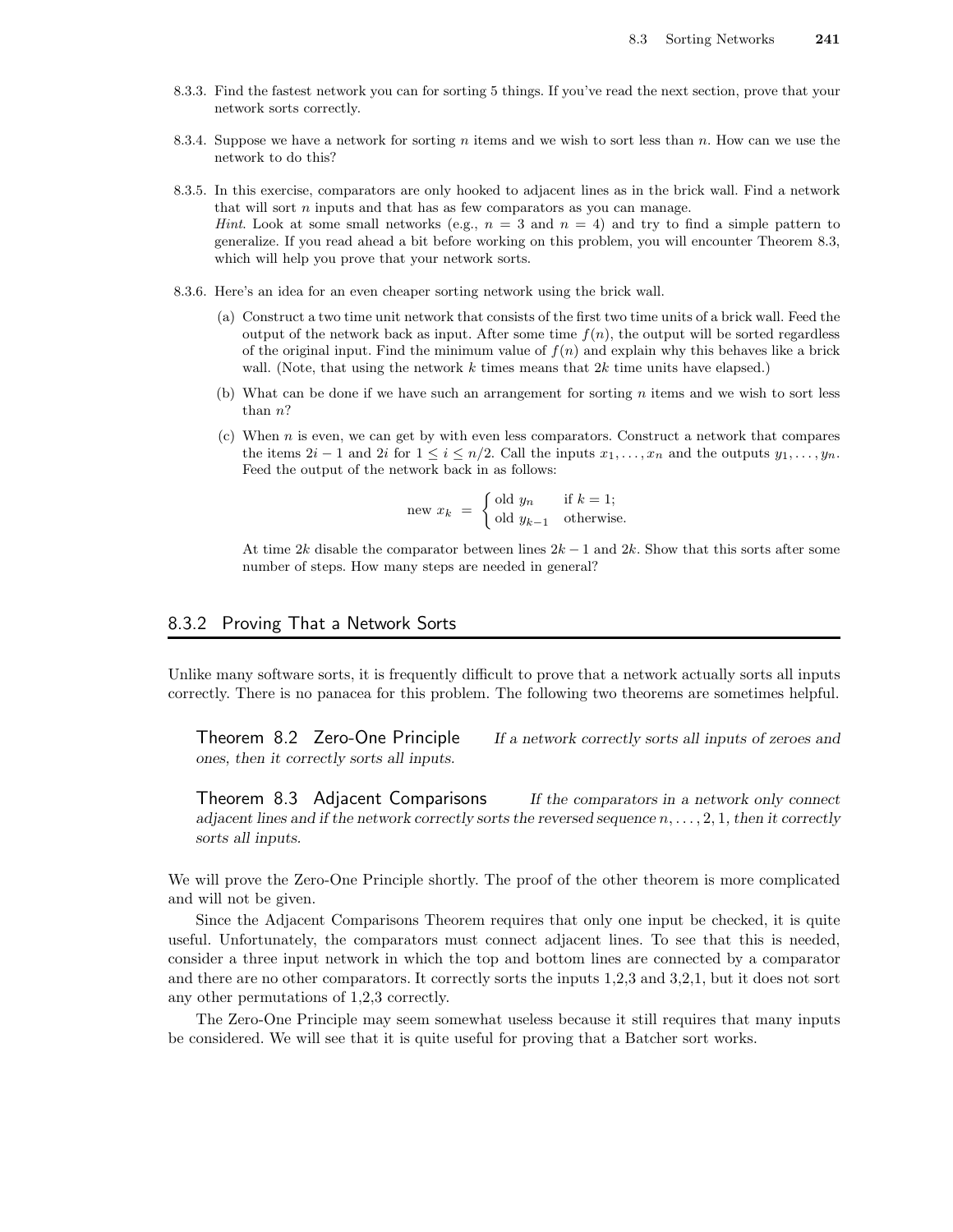$$
\begin{array}{ccc}\ns & \xrightarrow{\hspace{12mm}} u & f(s) & \xrightarrow{\hspace{12mm}} f(u) \\
t & \xrightarrow{\hspace{12mm}} v & f(t) & \xrightarrow{\hspace{12mm}} f(v)\n\end{array}
$$

Figure 8.5 Left: A single comparator with arbitrary inputs. Right: Applying a nondecreasing function.

Proof: We now prove the Zero-One Principle. If the network fails to sort some sequence, we will show how to construct a sequence of zeroes and ones that it fails to sort.

The idea behind our proof is the following simple observation: Suppose that  $f$  is a nondecreasing function, then a comparator treats  $f(s)$  and  $f(t)$  the same as it does s and t. This is illustrated in Figure 8.5. It is easy to show by considering the three cases  $s < t$ ,  $s = t$  and  $s > t$ .

Suppose a network has N comparators, has inputs  $x_1, \ldots, x_n$  and outputs  $y_1, \ldots, y_n$ . Let f be a nondecreasing function. We will use induction on N to prove that if  $f(x_1), \ldots, f(x_n)$  are fed into the network, then  $f(y_1), \ldots, f(y_n)$  emerge at the other end.

If  $N = 0$ , the result is obviously true since there are no comparators present.

Now suppose that  $N > 0$  and that the result is true for  $N-1$ . We will prove it for N. Focus on one of the comparators that is used in the last time unit. Let network  $\mathcal{N}_1$  be the original network with this comparator removed and let network  $\mathcal{N}_2$  be the original network with all but this comparator removed. Let  $z_1, \ldots, z_n$  be the output of  $\mathcal{N}_1$  and use it as the input to  $\mathcal{N}_2$ . Clearly the output of  $\mathcal{N}_2$  is  $y_1, \ldots, y_n$ .

Let  $f(x_1), \ldots, f(x_n)$  be input to the network and let  $u_1, \ldots, u_n$  be the output. We can break this into two pieces:

- Let  $f(x_1), \ldots, f(x_n)$  be the input to  $\mathcal{N}_1$ . By the induction hypothesis, the output is  $f(z_1), \ldots, f(z_n)$ .
- Let  $f(z_1), \ldots, f(z_n)$  be the input to  $\mathcal{N}_2$ . The output is then  $u_1, \ldots, u_n$ .

We must prove that  $u_1, \ldots, u_n$  is  $f(y_1), \ldots, f(y_n)$ .

Recall that  $\mathcal{N}_2$  consists of a single comparator. Let the input positions i and j go into the comparator. If  $k \neq i, j$ , then that input position does not go through the comparator and so  $f(z_k)$ is treated the same as  $z_k$ . Our observation for a single comparator applies to the input positions for  $z_i$  and  $z_j$  since they feed into the comparator. This proves that  $u_1, \ldots, u_n$  equals  $f(y_1), \ldots, f(y_n)$ and so proves our claim about nondecreasing functions.

Now suppose that the network fails to sort  $x_1, \ldots, x_n$ . We will show how to construct a nondecreasing 0-1 valued function f such that the network fails to sort  $f(x_1), \ldots, f(x_n)$ . Since the sort fails, we must have  $y_i > y_{i+1}$  for some  $i < n$ . Define

$$
f(t) = \begin{cases} 0, & \text{if } t < y_i; \\ 1, & \text{if } t \ge y_i. \end{cases}
$$

Since  $y_{i+1} < y_i$ , we have  $f(y_{i+1}) = 0$ . Because  $f(y_i) = 1$ , the network fails to sort  $f(x_1), \ldots, f(x_n)$ .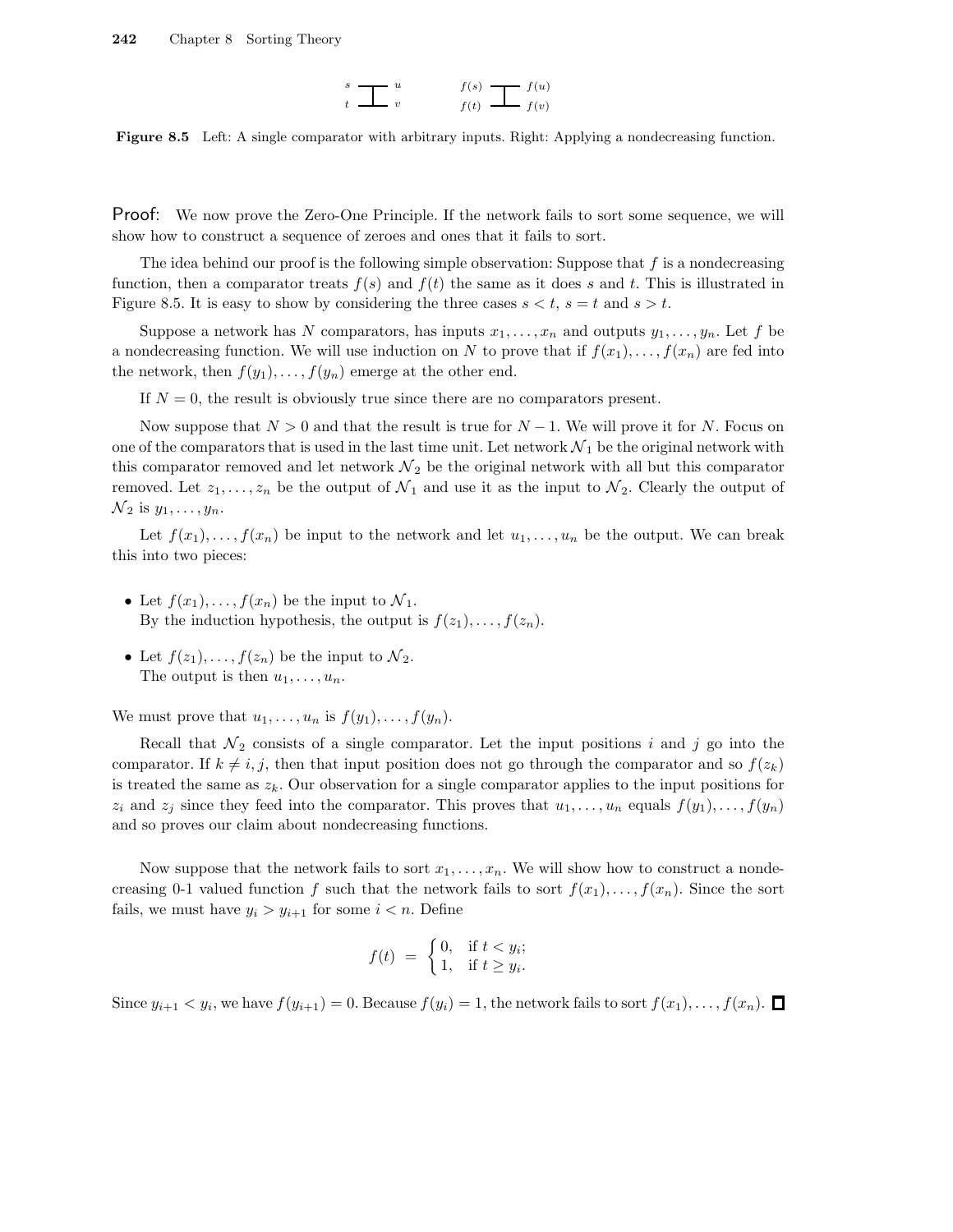The Batcher sort is a merge sort that is suitable for implementation using a sorting network. Like all merge sorts, it is defined recursively. Let  $k = \lfloor n/2 \rfloor$  be the result of rounding  $n/2$  up; for example,  $\lceil 3.5 \rceil = 4$ . For a Batcher sort, the first k items are sorted and the last  $n - k$  are sorted. Then the two sorted sublists are merged.

To write pseudocode for the Batcher sort, let Comparator $(x, y)$  replace x with the smaller of x and y and replace y with the larger. The Batcher sort for array  $x_1, \ldots, x_n$  is as follows.

```
BSORT(x_1, \ldots, x_n)If n=1Return
     End if
     k = \lceil n/2 \rceilBSORT(x_1, \ldots, x_k) /* Do these in ... */
     BSORT(x_{k+1}, \ldots, x_n) /* ... parallel. */
     BMERGE(x_1, \ldots, x_n)Return
End
BMERGE(x_1, \ldots, x_n)If n=1Return
     End if
     If n=2Comparator(x_1, x_2)Return
     End if
     BMERGE2(x_1, ..., x_k; x_{k+1}, ..., x_n)
     For i = 1, 2, ..., \lceil n/2 \rceil - 1Comparator(x_{2i},x_{2i+1}) /* Do these in parallel. */
     End for
     Return
End
BMERGE2(x_1, ..., x_k; y_1, ..., y_j)
     BMERGE(x_1, x_3, x_5, \ldots, y_1, y_3, y_5, \ldots) /* Do these in ... */
     BMERGE(x_2, x_4, x_6, \ldots, y_2, y_4, y_6, \ldots) /* ... parallel. */
     Return
End
```
The first procedure is the usual form for a merge sort. The other two procedures are the Batcher merge. They could be combined into one procedure, but keeping track of subscripts gets a bit messy.

The Batcher sort for eight items is shown in Figure 8.6 with some parts labeled. The part labeled  $S_2$  is four copies of a two item Batcher sort. The parts labeled  $C_n$  are the comparators in BMERGE on a list of n items. From  $S_2$  through  $C_4$  inclusive is two copies of a four item Batcher sort, one for the top four inputs and one for the bottom four. The parts labeled O and E are the odd and even indexed entries being treated by BMERGE in the call of BMERGE2 with an eight long list.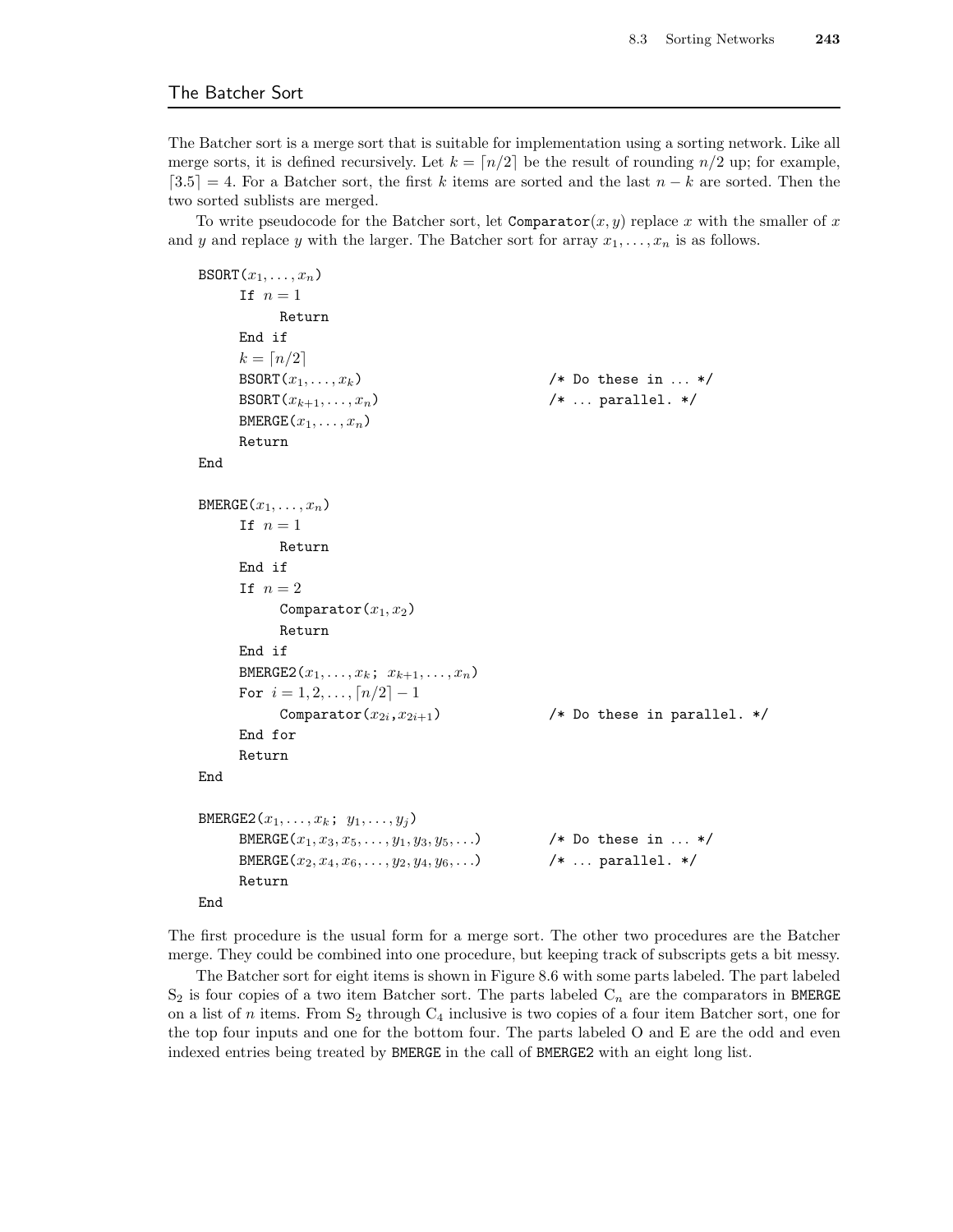

Figure 8.6 The Batcher network for eight items.

To prove that the Batcher sort works, it suffices to prove that the merge part works. Why is this? Any recursive sort with a merge will work: The sequence is split in two, each part is sorted and the two parts are merged.

A variation of the Zero-One Principle can be used to prove that the merge works. We need only prove the merge for all sequences of zeroes and ones for which both the first and second halves have been sorted. We remark that  $j \leq k \leq j+1$  whenever BMERGE2 is called. The idea of the proof is to use induction on n. A key observation is that the number of zeroes in the two sequences that BMERGE2 passes to BMERGE are practically the same: The number of zeroes in the sequence made from the odd subscripted x's and  $y$ 's less the number of zeroes in the other sequence is 0, 1 or 2. One can then consider the three possible cases separately. This is left as an exercise.

#### Exercises

- 8.3.7. Prove that if the comparators in a network only connect adjacent lines and if the network correctly sorts all sequences that consist of ones followed by zeroes, then it correctly sorts all inputs.
- 8.3.8. (Brick wall network correctness) This exercise is a preparation for the one to follow.
	- (a) Draw a diagram to show how the sequence 5,4,3,2,1 moves through the brick wall network. Show how to cut out all appearances of 5 and push the network together to obtain a diagram for 4,3,2,1.
	- (b) Draw diagrams to show how the two input sequences 1,1,0 and 1,0,0 move through the brick wall.
	- (c) Repeat the previous part for the sequences  $1,1,1,0$  and  $1,1,0,0$  and  $1,0,0,0$ .
- 8.3.9. (Brick wall network correctness) Prove that the brick wall correctly sorts all inputs. You may find an idea for a proof in the previous exercise.
- 8.3.10. Draw networks for Batcher sorts for n up to 8.
- 8.3.11. (Batcher merge correctness) Fill in the details of the proof that BMERGE works when n is a power of 2; that is, if  $x_1, \ldots, x_k$  are in order and  $x_{k+1}, \ldots, x_n$  are sorted, then BMERGE $(x_1, \ldots, x_n)$  results in a sorted list. *Hint*. In this case, division always comes out even and  $k = j = n/2$ .
- 8.3.12. (Batcher merge correctness) Fill in the details of the proof that BMERGE works for all  $n$ ; that is, if  $x_1, \ldots, x_k$  are in order and  $x_{k+1}, \ldots, x_n$  are sorted, then BMERGE $(x_1, \ldots, x_n)$  results in a sorted list.